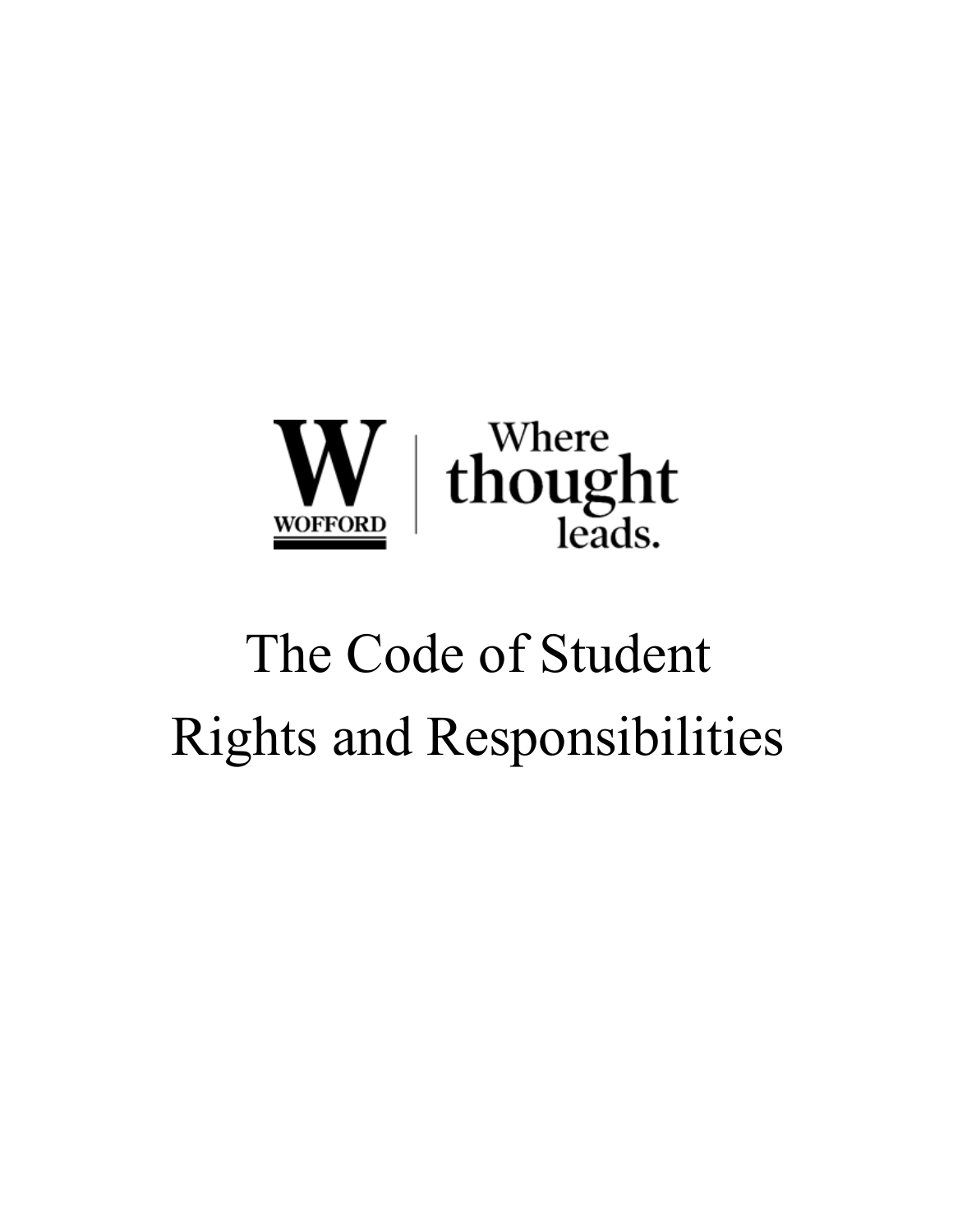# **Code of Student Rights and Responsibilities Preamble**

Since Wofford College is a community of persons living together in a social as well as educational context, there must be a code of student responsibility. Wofford College is, however, dedicated to the maturing of men and women and the pursuit of a liberal education. Therefore, the responsibility for student conduct, both on and off the Wofford campus, rests principally with the students themselves. Wofford College has flexible policies and procedures, rather than rigid and needlessly detailed rules and regulations. Thus, the Wofford College community expects to remain open as well as to maintain order.

# **I. Relationships between College Code and Other Authorities**

# **A. Civil Law**

Although Wofford College is concerned with all activities of all students, both on and off campus, which constitute a part of their educational experience, Wofford College will not assume jurisdiction over activities off campus except in those rare instances in which such activities are clearly detrimental to the Wofford College community. Aside from ensuring fair treatment and providing assistance in the securing of counsel, Wofford College administration will not involve itself in students' arrest by civil authorities.

If a violation of civil law occurs on campus, Wofford College may institute its own proceedings against the offender if Wofford College's interest as determined by the Judicial Commission is clearly distinct from that of the community outside the college.

# **B. College Policies**

Wofford College students will be subject to the policies and procedures of this institution. If any issue is not clearly addressed by the Code of Student Rights and Responsibilities, the judicial body and student body may consider the Wofford College Policies as a supplement to the code.

# **II. Conduct of Wofford Students While on Other College Campuses**

It is foreseeable that Wofford students might violate regulations on other college campuses. Since such infractions may not violate civil law and since other colleges have no jurisdiction to punish Wofford students, the Judicial Commission is given discretion to determine jurisdiction over such violations.

# **III. Educational Rights and Responsibilities**

# **A. Right of Inquiry**

Students and student organizations are free to examine, to discuss and to express opinions or questions of interest to them. Furthermore, in order to bring to the campus a wide range of viewpoints on various subjects, the Wofford College community believes that no speaker invited by a campus organization should be denied free access to the campus.

A campus organization wishing to bring an outside speaker to the campus should notify the dean of students and make necessary arrangements for proper scheduling of facilities and preparation for the event. It should be realized by all persons that sponsorship of outside speakers by the Wofford College community does not imply approval or endorsement by Wofford College of the views expressed. In addition, all speakers must agree to be available for questions and answers. Wofford College, of course, cannot shield from state or federal prosecution any speaker whose utterances at Wofford allegedly violate valid laws relating to treason, sedition, obscenity or the like.

# **B. Right of Expression**

In the interest of academic freedom and the right of peaceable assembly, Wofford College students are allowed in any public area of Wofford College, including corridors and other places set aside for public meetings, to support or protest any cause of interest to them. All student gatherings or demonstrations must be orderly and must not interfere with the legitimate pursuits of other members or guests of Wofford College. The students of Wofford College are encouraged to voice their opinions, but they should realize that they speak only for themselves and not for the student body or the Wofford College community as a whole. Participation of students in demonstrations and protests off the campus is left to their own discretion, subject only to the article above. The Wofford College name, however, is retained for official, recognized organizations and activities and may not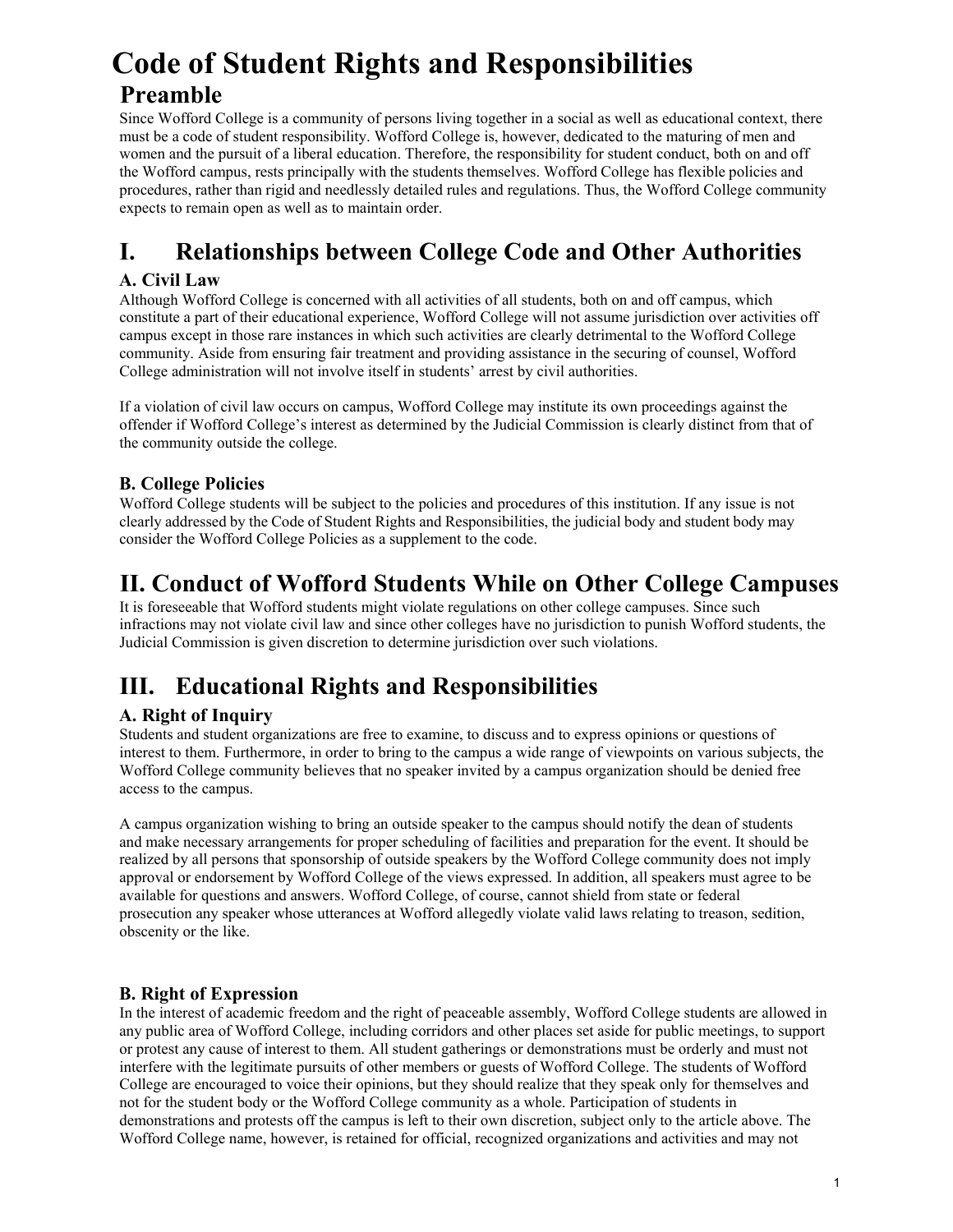otherwise be used without special permission.

The publications of Wofford College, both oral and written, shall conform to journalistic ethics and to good practices of that profession. This includes the avoidance of libel and slander, indecency, undocumented allegations, attacks on personal integrity and the techniques of harassment and innuendo. With these standards, the publications of Wofford College will be free of censorship, prior restraint or advance approval of copy. The individual editors will employ their own discretion concerning editorial and news policy and will not be subject to arbitrary suspension or expulsion from Wofford College because of editorial or news policy.

# **C. Freedom of Association**

As part of the academic freedom sought by Wofford College, students may organize themselves into any groups they wish for whatever purpose they wish. All students in an organization shall be subject individually to the rules of Wofford College and the community.

Any student has the right to associate freely with off-campus organizations without being punished or in any way harassed for this membership or association.

A student organization may apply for recognition by Wofford College by meeting the requirements for application set up by Wofford College. (Refer to Business Policies.)

- 1. The name of the organization, its stated purposes and the names of its principal officers must be on file in the office of the dean of students.
- 2. Recognized Wofford organizations shall not practice racial, sexual or religious discrimination, except as authorized by Title IX, Section 901 of the United States Code.

Recognition may be granted or denied by the Student Affairs Committee of the faculty.

Recognized organizations have Campus Post Office privileges and priority over unrecognized student organizations in the use of campus facilities for meetings and social functions. Though recognition does not entitle an organization to appropriation from college funds, only recognized organizations may apply.

# **IV. Social Responsibilities**

# **A. Conduct Affecting the Person, Property or Rights of Others**

Wofford students shall not lie, cheat or steal. It is the responsibility of the students to respect the persons, property and rights of others. Therefore, students will not engage in any form of activity that results in or that might naturally result in any of the following:

- 1. Injury to person.
- 2. Damage to property.
- 3. Interference with the normal activities of Wofford College.
- 4. Interference with the rights of other members of the Wofford community.

# **B. Alcohol Policy**

Possession or use of alcoholic beverages is governed by local ordinances and state law. In addition, on-campus conduct of students and their guests relating to the possession or use of alcoholic beverages is a matter of special concern and is subject to policies and procedures set forth in a statement adopted by the Wofford Board of Trustees and appended to this code. The administration will assume jurisdiction in these cases. (The complete policy is detailed in the College Policies section of this handbook.)

# **C. Drug Policy**

Possession or use of narcotic, mind-altering or other illicit drugs, except on prescription of a licensed physician, is prohibited by local ordinances and by state and federal laws. In addition, possession or use of these substances by Wofford College students and their guests is a matter of special concern and is subject to the college's policies. The administration will assume jurisdiction in these cases. (The complete policy is detailed in the College Policies section of this handbook.)

# **D. Sexual and Gender-Based Misconduct**

All students have the right to work and study in an environment free from all forms of adverse discrimination. This includes any form of sexual harassment or sexual misconduct. These terms are specifically defined and explained in the Sexual and Gender-Based Misconduct Policy in this handbook.

# **E. Discrimination and Harassment**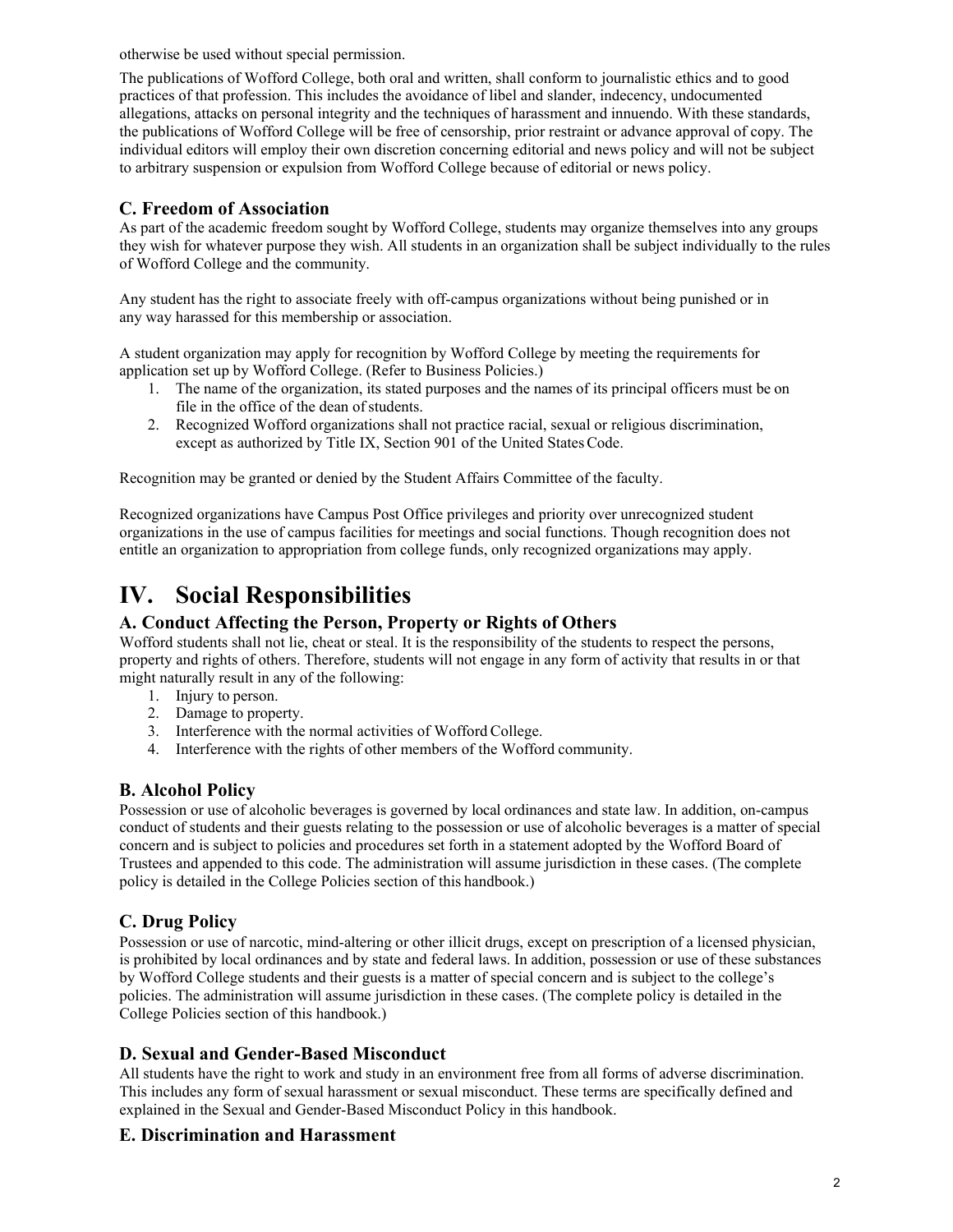Wofford will not tolerate any conduct (verbal or physical) that constitutes harassment by any administrator, faculty member, staff member, vendor or student. The bias reporting form is found at connect.wofford.edu/mywofford/campuslife/biasIncident.aspx.

# **F. Civil Law**

Students are expected to abide by civil law.

# **G. Gambling**

Gambling on campus is not permitted.

# **H. Hazing**

Hazing is not permitted on or off campus. Hazing is defined as any action taken or situation created by any organization or persons that would produce or result in mental or physical discomfort, embarrassment, harassment or ridicule.

# **I. Firearms**

The possession and/or use of firearms (except where specifically allowed by state law for members of the Department of Military Science training with U.S. military weapons, rifle team members or members of the Department of Campus Safety), weapons and other propelling devices as well as explosives, such as fireworks, ammunition or chemicals that are explosive in nature, is prohibited on campus by college policy and/or S.C. law. Unauthorized use, possession or storage of any weapon on campus constitutes a violation of the code and college policy. All weapons are strictly prohibited in students' rooms and elsewhere on campus to include student and employee vehicles.

A weapon is defined as any object or substance designed to cause reasonable apprehension of physical harm to any person, inflict a wound, cause injury, incapacitate or damage personal property. Weapons include, but are not limited to, all firearms, guns, Airsoft guns, BB guns, potato guns, paint guns, pellet guns, stun guns, axes, saws, slingshots, nunchakus and knives.

*Note: Wofford College reserves the right to confiscate anything it deems hazardous or dangerous.*

# **J. Fireworks and Other Weapons**

Use of fireworks and explosives is prohibited.

# **K. Commercial Solicitation**

No soliciting, canvassing or peddling is permitted by anyone on campus without specific written permission from the dean of students or his/her designee.

# **L. Responsibility to Campus Safety Officers**

Campus safety officers protect the college and its occupants from vandalism, theft and other harmful conduct. They are to be treated with courtesy and respect by all members of the community. It is the responsibility of students and others to comply immediately with a request to show identification cards to any campus safety officer.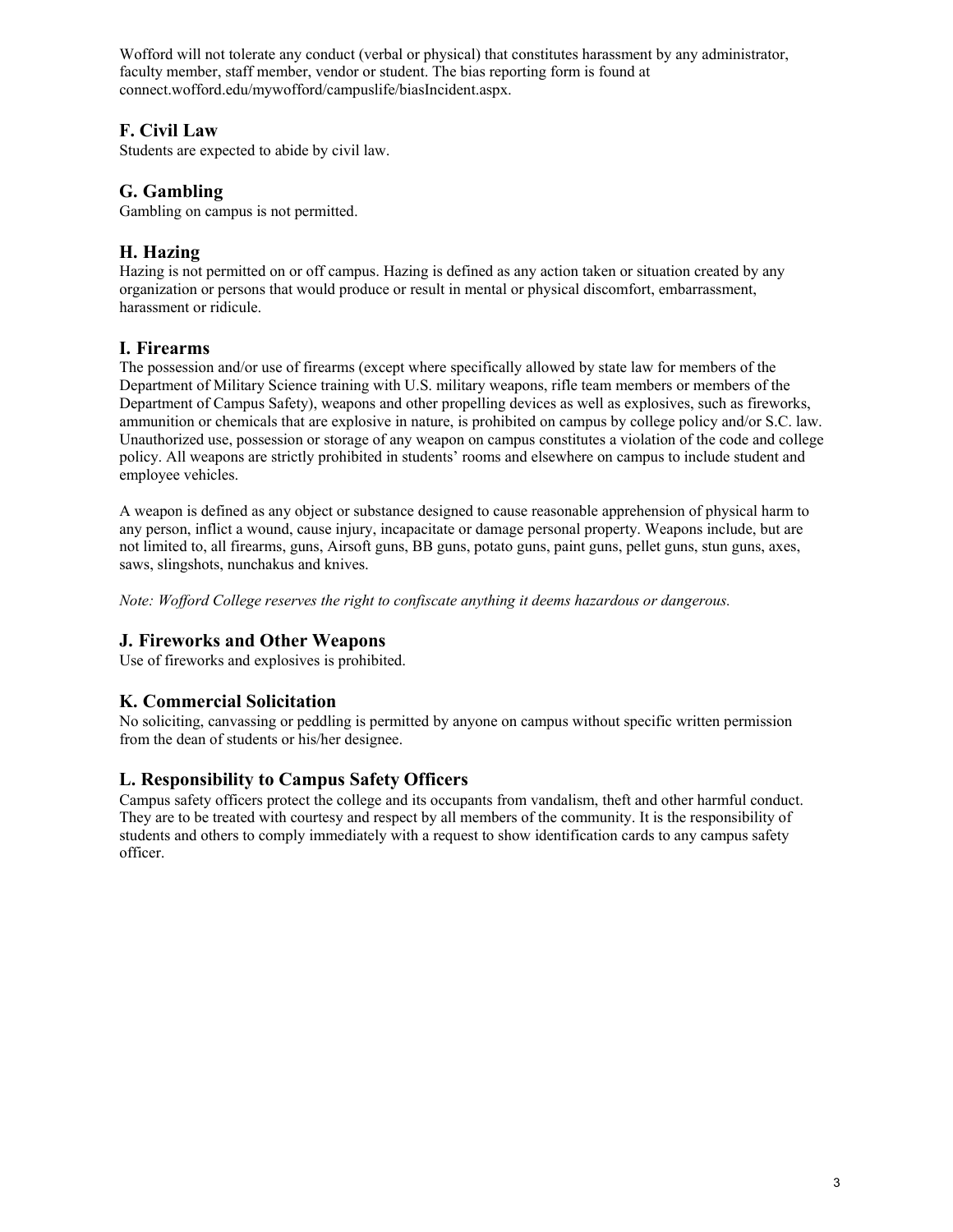# **V. Honor Code**

# **Preamble**

Wofford College is committed to the moral as well as the intellectual growth of its students and staff. Freedom and responsibility in such a community demand that its members embrace unambiguous principles of good conduct. Thus, the Wofford College Code of Student Rights and Responsibilities emphasizes personal integrity as its highest value, and members of the community are expected to be honest, trustworthy, responsible and honorable.

Dishonesty (lying, cheating, defrauding and/or stealing) is especially destructive of the academic process. Integrity being necessary in research, discovery and expression of ideas, Wofford College has an honor code to express its intolerance for academic dishonesty. The Honor Code requires faculty, staff and students to be honest in their own work and their use of ideas and to encourage others to do the same. The code demands a high standard of personal honor. It requires students to pledge honesty in their academic work, and it sets forth appropriate responses to those who violate that pledge.

# **A. Academic Dishonesty**

The Honor Code at Wofford College governs academic dishonesty. Academic dishonesty is a general term referring here to any cheating, misrepresentation and/or stealing in academic or intellectual work submitted by a student of Wofford College in courses or projects or for college publications. It also applies to dishonesty in academic activities in which students may represent Wofford College (college bowl or mathematics competitions, internships or research projects, for example), even if these activities occur when classes are not in session.

It is impossible to list all acts of academic dishonesty, but acts of academic dishonesty include:

- 1. Any conduct that involves the unauthorized use of information obtained by anymeans.
- 2. Unauthorized receiving, buying, selling or theft of any assignment, examination or quiz prior to its administration.
- 3. Unauthorized use of any electronic or mechanical device during any academic course.
- 4. Unauthorized collaboration on any test, assignment or project.
- 5. Plagiarism, which is defined as:
	- a. Verbatim repetition, without acknowledgement, of the writings of another author.
	- b. Borrowing or using information developed by another without acknowledging the source.
	- c. Paraphrasing or translating the work or thought of another writer withoutacknowledgment.
	- d. Allowing any other person or organization to prepare work that one then submits as his/herown.
- 6. Preparing any assignment for another to submit as his/her own.
- 7. Misrepresenting personal circumstances (such as conflicting responsibilities, personal illness or illness or death of loved ones) in an effort to avoid an assignment or deadline or as an excuse for not meeting academic responsibilities in a course.
- 8. Submitting for credit in a course any work previously submitted for credit in this course or in another course.
- 9. Any other incident of lying, cheating or stealing in the preparation or presentation of academicwork.
- 10. Lying to members of the faculty, administration or Honor Council who are conducting an investigation or a hearing of academic dishonesty.
- 11. Misrepresenting personal or academic circumstances in order to gain advantage in registration for classes or to secure a course override.

# **B. Honor Pledge**

A condition of matriculation at Wofford College is the signing of the Honor Pledge, in which students promise the faculty and fellow students they will not engage in any act of academic dishonesty. The pledge reads as follows:

*I understand that Wofford College seeks to develop the character as well as the intellect of its students. I understand that Wofford students are expected to be honest, trustworthy, and honorable. Further, I understand that behavior contrary to these expectations threatens the values of the college and destroys trust among members of our campus community.*

*I have read and understand the provisions of the Wofford College Honor Code governing academic dishonesty. I understand that academic dishonesty reflects poor judgment and character, undermines the integrity of the academic program, and diminishes the value of the credentials of the graduates of the college.*

*As a sign of my membership in the Wofford College community and of my allegiance to its principle of honor, I promise the faculty and my fellow students that I will never engage in an act of dishonesty in my academic work.*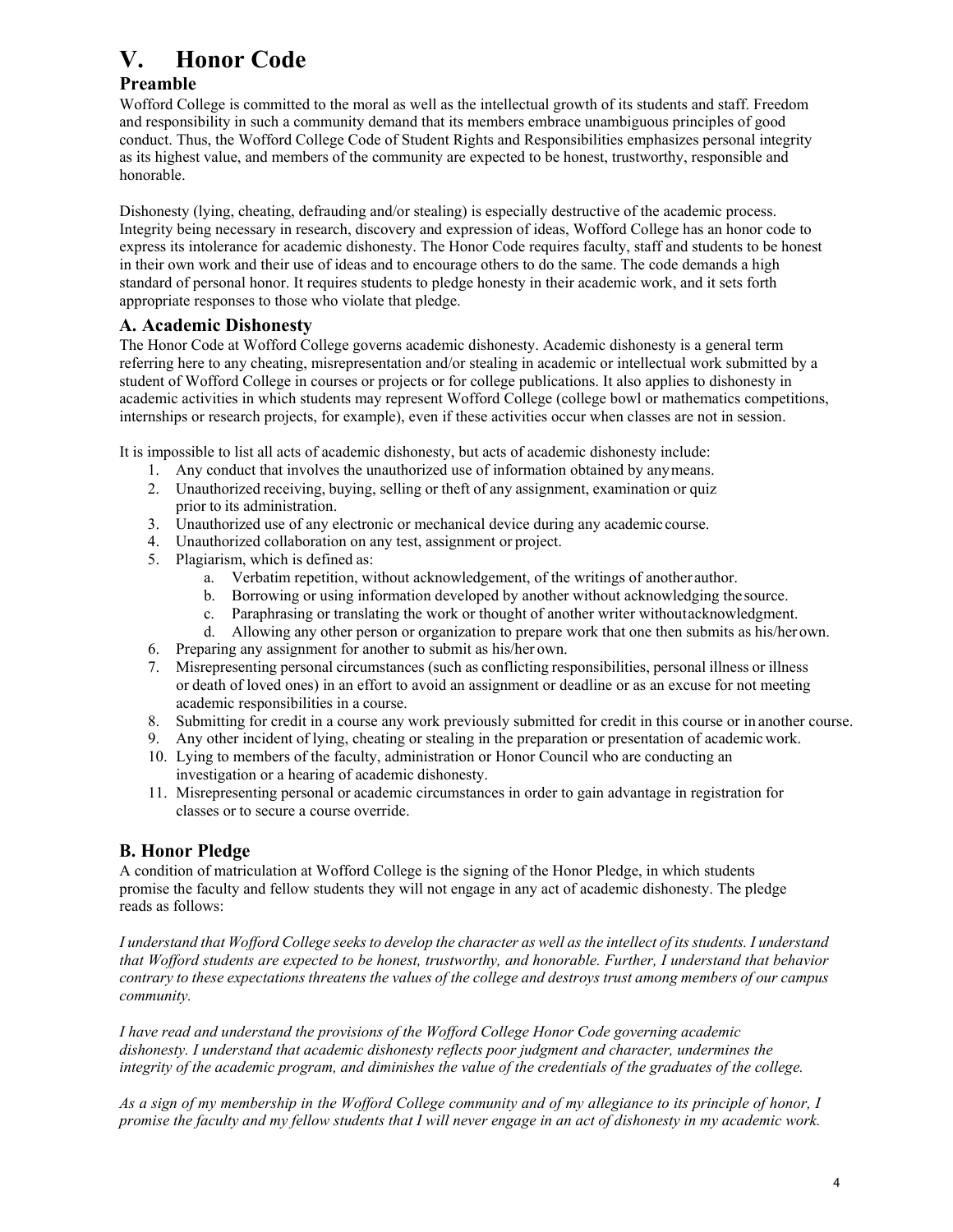As a reinforcement of the promise, students will sign work submitted in a course with the word "pledged" and their signature.

# **C. Honor Council**

The Honor Council, a component of the student government at Wofford College, administers the provisions of the Honor Code. The council is composed of 12 students. The Honor Council is required to meet once every other week. Members of the Honor Council are selected each spring for the following year. At the beginning of the spring semester, the chair of the Honor Council will solicit the student body for applicants for membership on the council. Candidates will submit an application letter and two recommendations, one from a student and one from a faculty or staff member. The applicants are screened by the Electoral Board, which consists of the outgoing chair of the Judicial Commission, the four outgoing officers of the Campus Union, the six outgoing senior delegates of the Campus Union, the dean of students, the outgoing chair of the Honor Council, and two members of the faculty. The board will pass the names of those applicants it approves to the outgoing senior members of the Honor Council, who will elect from those approved by the board members of the Honor Council for the upcoming year. In making its selection of new members of the Honor Council, the board and the seniors on the council give primary consideration to a candidate's moral character and

commitment to the promotion of academic honesty.

The newly elected members of the Honor Council are eligible to assume their council responsibilities effective the beginning of spring semester academic holidays. The Honor Council elects its chair, vice chair and secretary. If for any reason a member of the Honor Council vacates a position, the seniors on the council will name a replacement.

The chair of the Honor Council presides at hearings of accusations of academic dishonesty. For each case, the chair appoints a member of the council to serve as prosecutor for that case. The chair also appoints a student requested by the accused student to serve as student advocate. If the accused student has no request, the chair will appoint a student advocate from the council. If for any reason the chair is unavailable, the vice chair will act in his/her place. The secretary is responsible for all records and communications from the council. The Academic Integrity Committee will appoint at least one of its faculty members to observe each meeting and hearing of the council and to give advice and guidance to the council in performing its duties. The faculty member will not vote, nor will he/she attempt to persuade the council in its verdict or sanction.

#### **1. Reporting Procedures**

While failure to report an act of academic dishonesty is not an infraction of the code, all persons in the Wofford College community are to uphold the values of the Honor Code, and they should not tolerate academic dishonesty by others.

When anyone in the Wofford College community has reason to believe that a student has committed an act of academic dishonesty, it is appropriate and right to report the matter in writing to the provost and the chair of the Academic Integrity Committee or to the faculty member involved. If the report goes to the faculty member, he/she will notify the provost and the chair of the Academic Integrity Committee. Upon receiving a report, the chair of the Academic Integrity Committee will notify the chair of the Honor Council (and the faculty member, if the report did not originate with the faculty member in question) and begin the process of adjudicating the case as described below.

Members of the Wofford College community must use their best judgment in determining whether or not acts are covered by the definitions of this code and therefore constitute academic dishonesty. Instructors who suspect that an instance of academic dishonesty has occurred will report the circumstances to the provost and the chair of the Academic Integrity Committee.

#### **2. Adjudication**

Upon receiving a report that an act of academic dishonesty may have occurred, the chair of the Academic Integrity Committee will determine whether the accused student previously has violated the code, and then will proceed as follows:

#### **If the alleged infraction would be a first offense**:

If the professor in question deems the matter warrants a sanction of suspension, he/she may choose to remand the case to the council without a preliminary meeting.

Otherwise, the chair of the Academic Integrity Committee will call for an adjudication meeting, to be attended by the professor, the accused student, a member of the Academic Integrity Committee and an advocate for the accused. The representative of the Academic Integrity Committee will chair the meeting. The advocate for the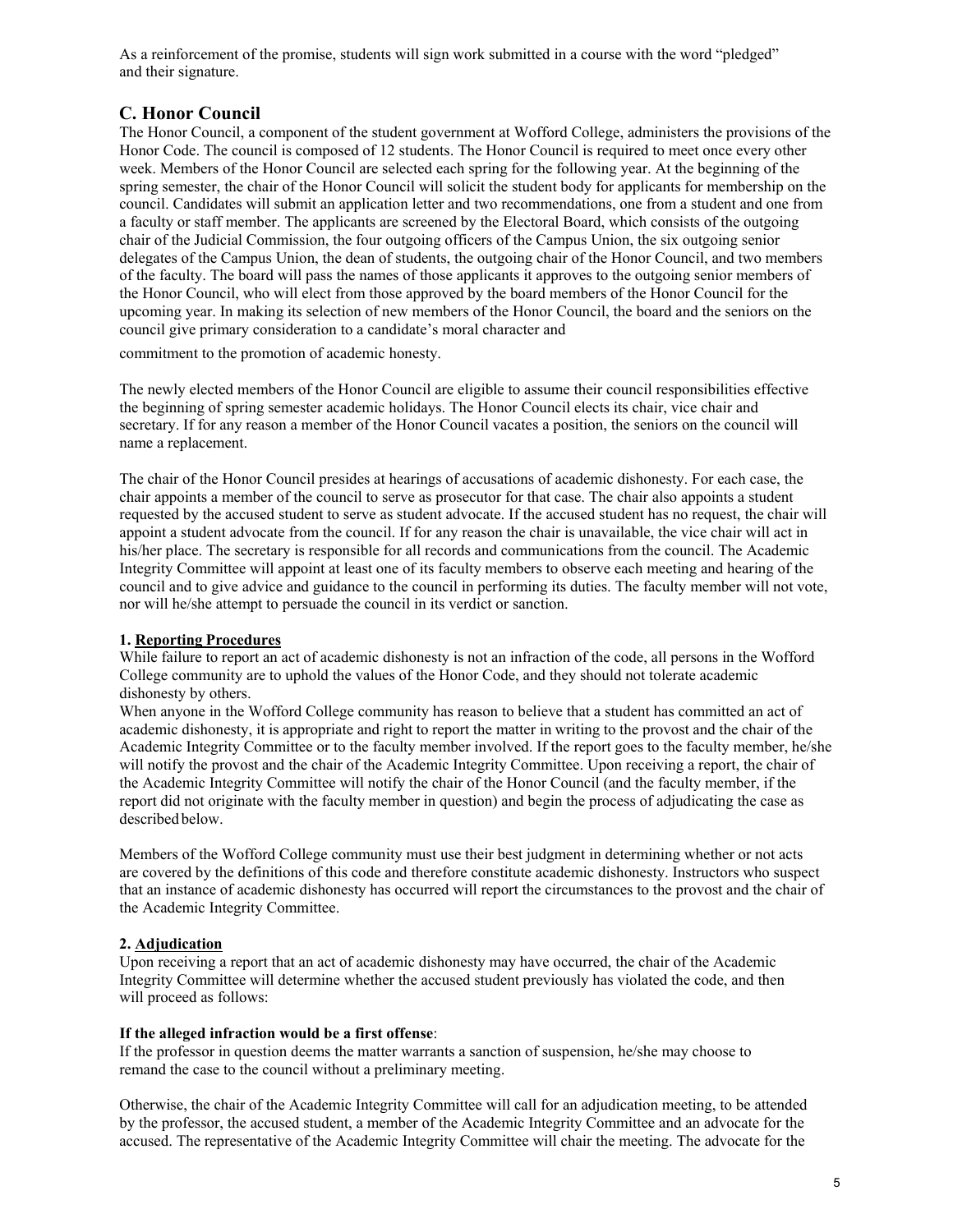accused must be a current student at Wofford College. The chair of the Honor Council will nominate a member of the Honor Council to serve in this role, but the accused student may at his/her discretion choose a different person to act as his/her advocate.

At the adjudication meeting, the professor in question will present the evidence of an offense, and the accused student can offer a defense. The student is not obligated to offer a defense if he/she does not wish.

If the accused student admits that he/she did commit a violation, either knowingly or unknowingly, the meeting attendees will discuss an appropriate sanction. The ultimate decision on the sanction rests with the professor in question (in consultation with the attending member of the Academic Integrity Committee); however, the sanction can be no stronger than assigning a grade of WF (non-replaceable) for the course.

If the accused student does not admit to a violation of the code or chooses not to accept the sanction selected by the professor, the case is remanded to the council for a hearing, and a recording of the adjudication meeting will be made available to the council. If all parties agree to the selected sanction, the member of the Academic Integrity Committee in attendance will file a report with the chair of the Academic Integrity Committee and the Provost's Office (and, in the case of a sanction of WF, with the Office of the Registrar), briefly outlining the facts of the case and the agreed-upon sanction.

#### **If the alleged infraction would not be a first offense or if the preliminary hearing did not result in an agreement:**

The case is remanded to the Honor Council. The faculty adviser to the Honor Council, a member of the Academic Integrity Committee designated by the chair and the prosecutor for the case will confer to decide whether there is probable cause for a charge. If two of the three agree that evidence is sufficient, the faculty adviser to the Honor Council will notify the chair of the Honor Council, who formally will charge the student and convene a court to hear the case.

If the adviser, designated member of the committee and prosecutor do not find sufficient evidence to make a charge, the chair of the Academic Integrity Committee will inform the accuser that the claim has been investigated and that no charge is being made. The matter is not recorded in the file of the accused student, and the faculty member must not consider the alleged violation in determining the student's grade in the course. Any written records pertaining to the case will be destroyed.

Unless one already was selected, the chair of the Honor Council will nominate a member of the council to serve as advocate for the accused student. The student may accept that nomination or select a different student to serve in that role.

During the academic year, the chair of the Honor Council will convene six members of the council to conduct a hearing. During vacation periods, including summer terms, the chair has the option to convene a panel with as few as three members of the council to conduct a hearing. During such periods, if the accused student wishes to wait until a full court can be convened, he/she may do so with the knowledge that the hearing may be delayed as necessary until the college is in session. The Honor Council members so appointed will be the hearing court for the case. That number shall include the council chair, but not include the prosecutor or the student advocate. Any member who has kinship or a close personal relationship with the accused student will be expected to recuse himself/herself from the case. The student will be found responsible for a violation if at least four of the six members of the council (or a 2/3 majority during vacation periods) find that a preponderance of evidence indicates the violation occurred. Otherwise, the accused student will be found not responsible.

If the process leads to the student being found responsible, the attending member of the Academic Integrity Committee will inform the hearing court of any previous conviction the offender may have for academic dishonesty, after which the court will set the sanction. At least four of the six members of the court (or a 2/3 majority during vacation periods) must concur with the sanction. If there is no agreement, the least severe punishment under consideration will be administered. The verdict and the sanction will be announced by the court to the convicted student, the prosecutor and the student advocate immediately after the court completes deliberation and makes a decision, and the chair of the council will give the student a written notice of the council's decision and sanction.

A student accused of academic dishonesty may elect to admit responsibility before or at the beginning of the hearing. In that case, the court will meet only to determine a sanction. The student may attend the meeting to make a statement or may choose to be absent, but must be present for the announcement of the sanction immediately after the court completes deliberation and makes a decision.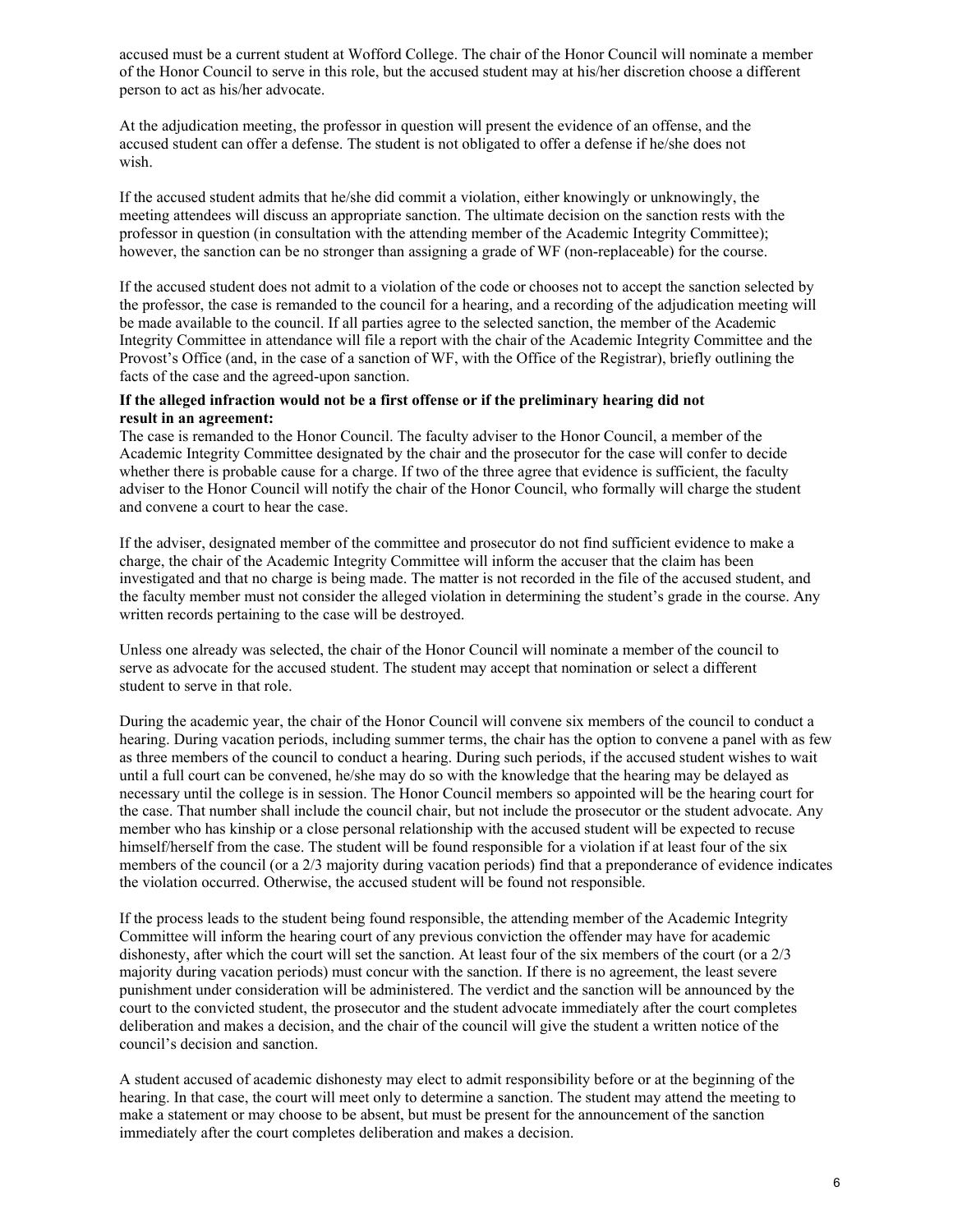If the accused student is found not responsible, the verdict will be announced to the accused student, the prosecutor and the student advocate immediately after the decision is made. All materials relating to the case will be destroyed. The faculty member must not consider the alleged violation in determining the student's grade in the course.

Meetings of a hearing of academic dishonesty are closed, attended only by the members of the court, other members of the council as observers, at least one member of the Academic Integrity Committee, the accused student and the student advocate and persons invited by the court to give information or testimony. In addition, the provost may aid the prosecution, and the dean of students or an appointed representative may aid the defense. The reporting faculty member may attend the hearing at his/her discretion, but may be in the room only while he/she is giving testimony or answering questions from the council. The proceedings of the court will be audio recorded for purposes of reference. The recordings of hearings will be maintained in the Office of the Provost for two years.

## **D. Sanctions**

Students found responsible by the Honor Council for a violation of the code that occurs in the context of a course will be subject to the following sanction or sanction

#### **1. Grading Sanction**

Mandatory withdrawal of a student from the course, resulting in the professor's assignment of a grade of WF (or F if the determination is made after the course has been completed). The council may assign one of two grading sanctions:

- 1. Replaceable WF The student may retake the course to replace the WF in his/her Wofford GPA. Both the WF and the retake grade will be noted on the transcript.
- 2. Non-Replaceable WF The student may retake the course; however, both the WF and the retake grade will be used to determine Wofford GPA. Both the WF and the retake grade will be noted on the transcript.

#### **2. Suspension**

Separation of a student from Wofford College for a fixed period of time determined by the court, usually from the time remaining in the academic term to an academic year in length. Wofford will not accept for credit any work undertaken at other institutions by a student during his/her suspension from Wofford College.

#### **3. Expulsion**

Permanent termination of student status. The court may allow the student to complete the current term.

#### **4. Workshop**

The court may recommend that the student complete one or both workshops listed below within 30 academic days (exclusive of exams) following delivery of sanction. The recommendation will be recorded with the sanction, and the student's completion of the workshop within the given time frame will be noted in Honor Council records.

- 1. **A research workshop** directed by the reference librarian on proper use of references in research and proper citation of materials used.
- 2. **A time management workshop**. Options for completing this workshop will be presented to the student at time of sanctioning.

Students found responsible for a violation of the Honor Code outside of the context of a course will be subject to the sanctions outlined in Article VI of the Code of Student Rights and Responsibilities.

#### **1. First Offense**

For a first offense that occurs within the context of a course, the court has the discretion to impose one of two sanctions: (1) a grading sanction or (2) both the grading sanction and suspension from Wofford College. On the motion of the provost, a student may be expelled from Wofford College for a first offense that is flagrant or egregious. In cases where the court believes a workshop may provide the student with important skills to aid in avoiding further infractions, the court also may require the completion of one or both workshops. For an offense outside the context of a course, the court may impose any of the sanctions outlined in Article VI of the Code of Student Rights and Responsibilities except expulsion, which may only be considered upon the motion of the provost.

#### **2. Subsequent Offense**

If a subsequent offense occurs within the context of a course, the sanction is (1) both the grading sanction and suspension as outlined above or (2) both a grading sanction and expulsion from Wofford College. The court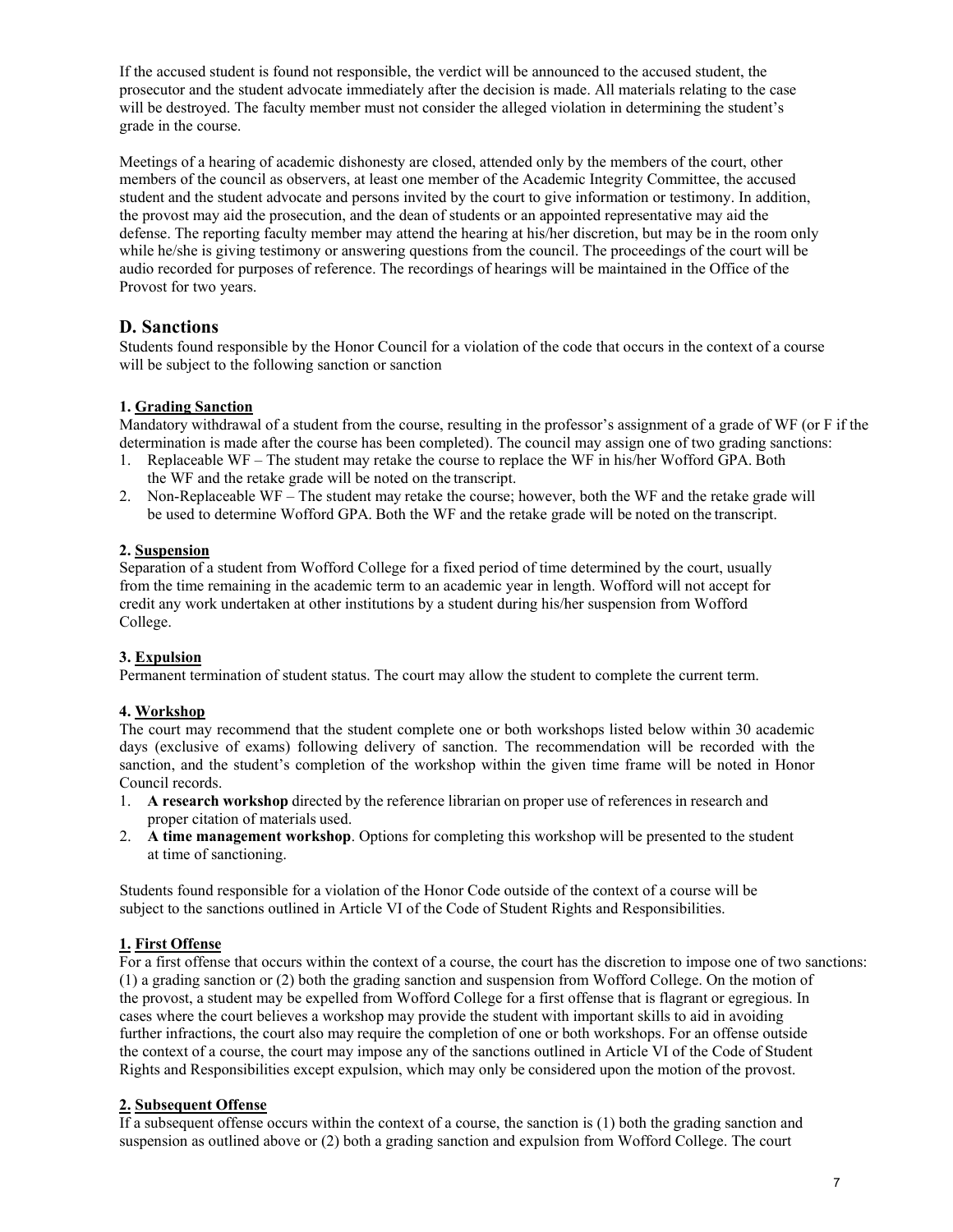also may require the completion of one or both workshops to demonstrate readiness for re-entry. If a subsequent offense occurs outside the context of a course, the sanction will be suspension or expulsion.

All sanctions take effect at the expiration of the 48-hour appeal period or as soon as the ruling on an appeal is made, except that if the infraction occurs late in a semester, the court may delay the beginning of a suspension or expulsion until the next term or semester. In the case of a suspension or expulsion with immediate effect, grades for the other courses in which the student is enrolled will be WF or WP as assigned by the professor, depending on whether the student is passing or failing at the time.

Students who have been suspended must apply to the registrar for re-admission at least 30 days before the date they seek to return. Wofford will not accept for credit any work undertaken at other institutions by a student during his/her suspension from Wofford under this code.

# **E. Communications**

Prior to the resolution of a charge, all parties shall hold the names of students suspected of acts of academic dishonesty in confidence. Once each semester, the secretary of the council, with input from the chair of the Academic Integrity Committee, will provide the student body, faculty and administration with a report on the number of cases resolved and the sanctions imposed. The names of persons involved will be withheld.

When a student is found responsible for an act of academic dishonesty, all records of the adjudication meeting and/or the court, including copies of all correspondence, will be maintained in the Office of the Provost.

Formal charges of academic dishonesty will be communicated by the court to the accused student, the provost, the dean of students and the faculty or staff member teaching the course or sponsoring the academic activity. In addition to the announcement immediately after the court's decision, the results of hearings, including the verdict and the sanctions, will be communicated in writing by the court to the accused student, the provost, the dean of students, the adviser to the Honor Council, the chair of the Academic Integrity Committee and the faculty or staff member teaching the course or sponsoring the academic activity. The attending representative of the Academic Integrity Committee will notify the registrar of sanctions and, in a case involving a student-athlete, will notify the director of athletics of the results of the hearing.

Formal charges of academic dishonesty, verdicts and sanctions will be communicated by the dean of students to parents or guardians of a student unless the student is independent as determined by college officials according to the Family Educational Rights and Privacy Act (FERPA), which protects the privacy of educational records.

# **F. Safeguards**

When a case is sent to the Honor Council for a hearing, the accused student is guaranteed the following procedural safeguards.

- 1. The student must be informed in writing of any charge or charges at least 72 hours before the caseis heard.
- 2. The student must be informed orally or in writing of the procedural rights set forth in these numbered paragraphs below.
- 3. The student has the option of being excused from any tests or examinations for a period of 48 hours before and after the scheduled hearing.
- 4. The student will be represented by a member of the Honor Council, who is appointed by the chair as the student's advocate or, at the request of the charged student, the chair may appoint a Wofford student who is not on the council.
- 5. The student has the right to ask the court to invite persons to testify on his/her behalf regarding the facts of the case, and the court will invite such persons.
- 6. The student has the right to remain silent, and such silence does not constitute evidence ofresponsibility.
- 7. The student and his/her student advocate and the Honor Court prosecutor are required to exchange all evidence and materials for use in the proceeding at least 48 hours prior to thehearing.
- 8. The student may (and should) continue to participate in all course activities until the case and any appeals are fully resolved.

#### **G. Appeals**

The student has the right of appeal as outlined in the Honor Code. Any person found responsible for a violation of the Honor Code may appeal the verdict or sanction. The appeal must be submitted to the chair of the Academic Integrity Committee within 48 hours (excluding holidays and weekends) after the student has been notified orally by the court at the end of the hearing of the verdict or sanction. Appeals must be submitted in writing and must rest on appropriate grounds (which are exclusively those listed in section VIII.D.4 of the Student Code of Rights and Responsibilities). The Academic Integrity Committee, whose decision is final, will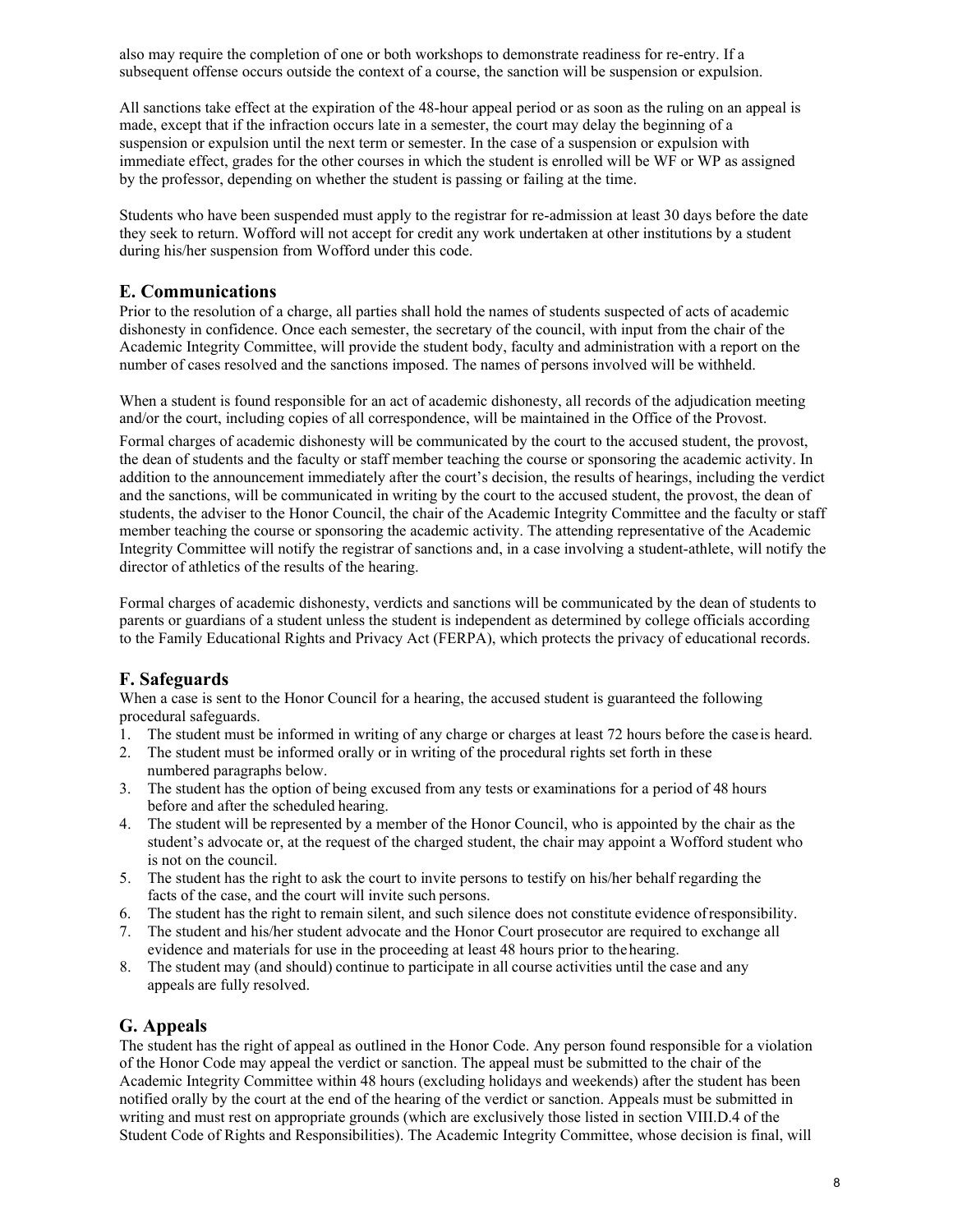consider the appeal, giving the decision in writing within one week to the appellant and to the chair of the Honor Council. The actions of the Academic Integrity Committee are limited to: upholding or reversing the verdict, imposing a lesser sanction from those listed in the Honor Code, or, in the case of new evidence, remanding the case back to the council for further discussion. In the case of a sanction of suspension for more than one term, the Academic Integrity Committee may refer the appeal to the provost, who may uphold or reverse the verdict, impose a lesser sanction from those listed in the Honor Code, or, in the case of new evidence, remand the case back to the council for further discussion.

# **H. Revision**

The Academic Integrity Committee is charged to review the code and its workings annually and to make revisions as needed. Revisions that only correct errors of spelling, grammar or punctuation may be made by the Academic Integrity Committee. All other revisions must be approved by the faculty and by the student body at large (as determined by a campus-wide referendum distributed electronically; if voter turnout is under 40 percent, any changes approved by the faculty will be enforced without student approval).

*(Revised May 2016)*

# **VI. Sanctions**

Students convicted, pursuant to due process, of violation of this code are subject to one or more of the following sanctions:

## **A. Fines**

The maximum fine levied by any hearing board will not exceed \$1,000. Fines must be paid within 30 days of sanctioning or before the end of the academic term, whichever comes first. The amount of the fine will be determined by the hearing board in consideration of the seriousness of the infraction.

## **B. Referral**

A student may be referred to counseling or to other appropriate resources in the community.

## **C. Apology**

A written or oral apology to an individual(s) or an organization whose rights the student has violated.

# **D. Warning**

A written notice that states that the continuation of conduct in violation of the code will result in more severe disciplinary sanctions.

# **E. Community Restitution**

Hours of work to a department or office of Wofford to be performed on campus as a hearing board deems appropriate. The specified number of hours of community restitution must be coordinated through the Office of Student Affairs.

#### **F. Loss of Housing**

A student may be evicted from college housing in the event that his/her conduct creates a hazard to him/herself or is a nuisance to others.

# **G. Financial Restitution**

Reimbursement in the form of money and/or labor for damage to or misappropriation of property.

#### **H. Suspension**

Exclusion from classes and other privileges or activities as set forth in the notice of suspension for a defined period of time. A person appealing the suspension sanction must submit a statement of such intent to the chair of the Judicial Commission within 24 hours after the verdict of suspension has been imposed. When a student has been given the sanction of suspension and has appealed this decision, the student may participate only in academic activities. He/she cannot take part in clubs, musical groups, athletics teams and other student organizations during this time period. When a student is suspended, he/she should leave the Wofford College campus within 24 hours after the final verdict of the judicial system has been determined. A suspended student is not allowed to return to campus without the written permission of the dean of students.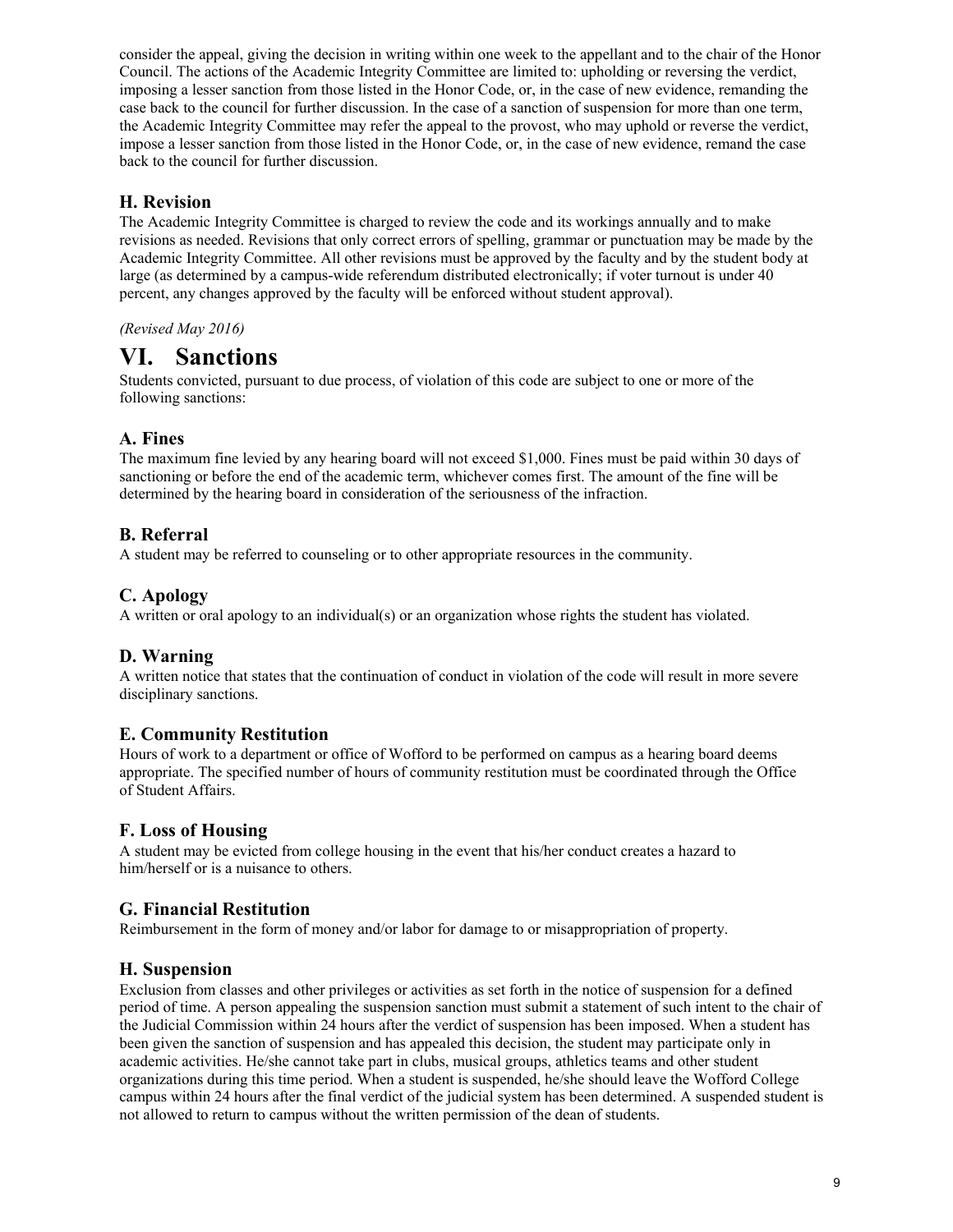# **I. Expulsion**

Termination of student status for an indefinite period of time. The conditions of readmission, if any are permitted, shall be stated in the order of expulsion. A person wishing to appeal the sanction of expulsion must make it known within 24 hours after the verdict of expulsion is reached by submitting a statement of such desire to the chair of the Judicial Commission. He/she will be permitted to remain enrolled in Wofford College. Until a response to an appeal is reached, the student may participate only in academic activities. He/she cannot take part in clubs, musical groups, athletics teams or other student organizations. When a student is expelled, he/she should leave the Wofford College campus within 24 hours after the final verdict of the judicial system has been determined. An expelled student is not allowed to return to campus without the written permission of the dean of students.

# **J. Suspended Sentence**

In addition to the above sanctions, hearing boards have the power to suspend any or all of the sanctions upon the fulfillment of certain conditions as determined and set forth in the sanction statement of the respective hearing.

# **K. Records**

The Judicial Commission will make public all sanctions imposed by the judicial system. The publication will include

listing of any violation and accompanying sanction in a publication distributed to all students at the beginning of the semester following the sanction. In addition, persons requesting information concerning rulings may request such information, absent names, from the chair of the Judicial Commission.

# **L. Notification of Parents and Guardians**

All sanctions will be communicated to parents or guardians unless the student is independent as determined by college officials according to the Family Educational Rights and Privacy Act (FERPA).

# **M. Disciplinary Probation**

Exclusion from participation in activities in which one represents Wofford College or any collegerecognized organization as set forth in the notice of probation for a specified period of time.

# **N. Other Sanctions as Deemed Appropriate**

# **O. Failure to Comply with Sanctions**

Failure to comply with the sanctions imposed upon a student will result in harsher sanctions, including suspension.

# **VII. Procedural Safeguards**

# **A. Searches of Residence Hall Rooms/Apartments or Houses Leased by Greek Letter Organizations**

Searches of student rooms/apartments or fraternity houses by civil authorities are governed by local, state or federal law. Searches by campus authorities may be conducted only under the following circumstances:

#### **1. Hot Pursuit**

Campus safety officers, perceiving what they reasonably believe to be a violation of this code or civil law, may pursue suspected offenders. Residence hall rooms and/or apartments (or similar areas) may be entered by campus safety officers in fresh pursuit and subjected to reasonable searches for implements or fruits of the suspected offense.

#### **2. Warrant**

In any case where there are reasonable grounds to believe that the search of a residence hall room or other campus facility will disclose the actual violation of this code or civil law or the implements or fruits of such a violation, said room or facility may be searched by warrant. A search warrant may be issued by the president of the college, the provost, the dean of students, the senior vice president for institutional advancement or the chief financial officer. It must identify specifically the area to be searched, the nature of the material for which the search is being conducted and the nature of the suspected violation. Such warrant shall be served by a campus safety officer or by a college official who did not issue the warrant, and it shall be served, if possible, in the presence of one or more occupants of the room or vehicle being searched. If the occupants are not present, the room may be searched by means of a pass key, by a member of the Department of Campus Safety and/or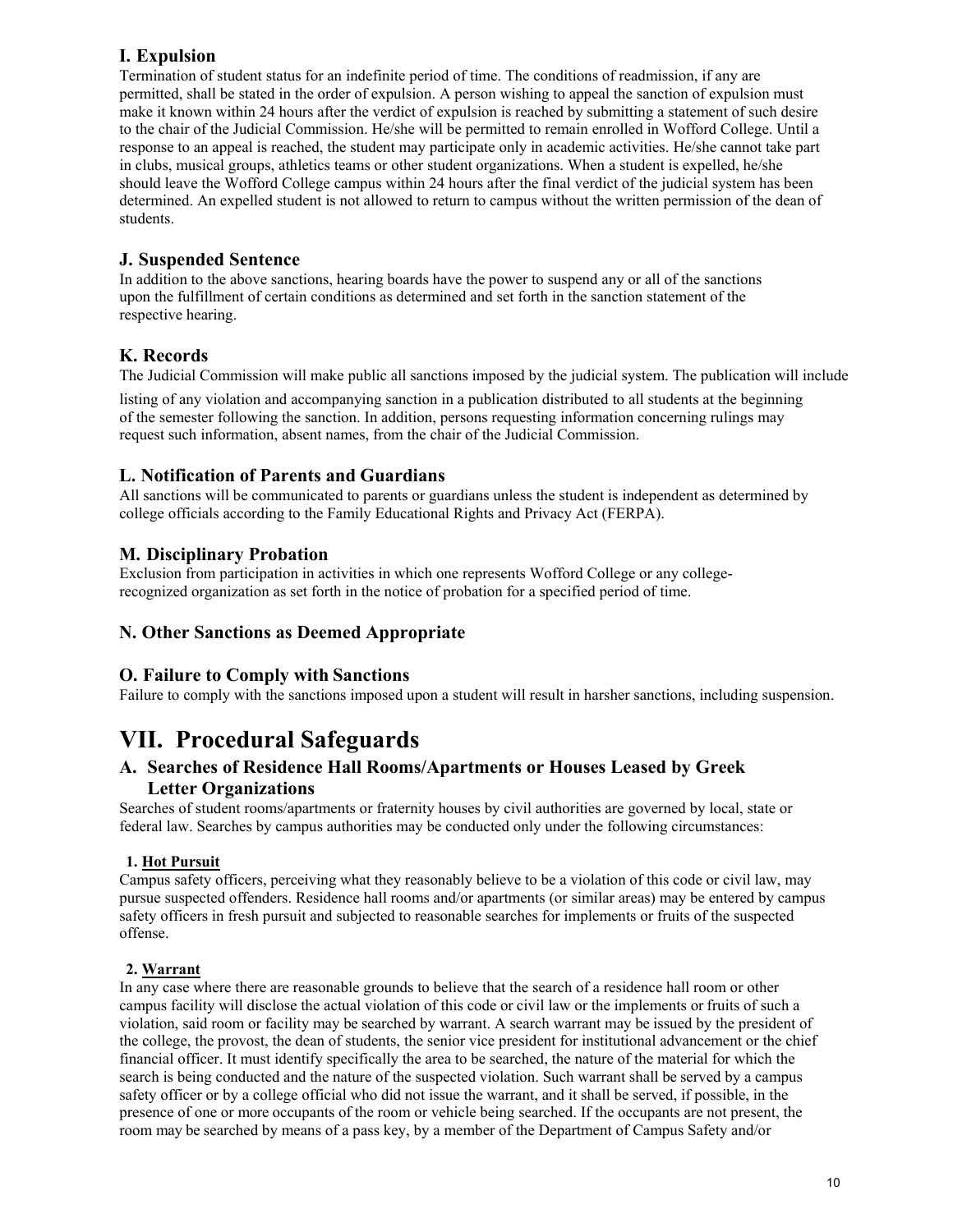residence life staff and/or college official.

#### **3. Custodial Inspection**

At reasonable intervals and on advance notice, residence hall rooms, apartments or Greek Village houses may be inspected for maintenance, repair, health or safety purposes.

#### **4. Emergency Situations**

When a college official has reason to suspect that there is an emergency, the official may enter the premises after proper identification.

### **5. College Official**

When a college official enters a room pursuant to any legitimate purpose as provided under this section, if the official observes any code violation in plain sight, the official may charge the student with a code violation.

# **B. Due Process of Law**

A student who is charged with violating the code is guaranteed the following procedural safeguards:

- 1. The student must be informed in writing of any charge or charges at least 72 hours before the hearing is held. This formal statement of charges must state the nature, time and place of the violation charges. The date, time and place of the hearing must be disclosed.
- 2. The student must be informed orally or in writing of the procedural rights set forth in thesenumbered paragraphs.

- 3. The student has the option of being excused from any tests or examinations for a period of 48 hours after charges are presented, for a period of 48 hours prior to the scheduled hearing and for a period of 48 hours after the scheduled hearing.
- 4. The student has the right to be represented by a student advocate or any other full-time Wofford student of his/her choice. (Current judicial commissioners cannot serve in thisrole.)
- 5. The student has the right in a hearing to call witnesses to testify on his/her behalf and has the power to subpoena any member of the college community.
- 6. The student has the right to confront his/her accuser, to cross-examine any witness and to challenge any written reports.
- 7. The student has the right to remain silent, and such silence does not constitute evidence ofguilt.
- 8. The hearing shall exclude the following evidence:
	- a. Confessions obtained by coercion or deceit.
	- b. Objects or documents obtained as the result of illegal searches.
- 9. Records of prior criminal, social or academic infractions may be considered by the judicial system only after the finding of responsibility has been reached, when appropriate sanctions are beingdetermined.
- 10. The student has the right to an open or closed hearing in an Administrative Hearing, Judicial Hearing and Appeals Hearing, at his/her own discretion.
- 11. The student and his/her student advocate are required to exchange lists of witnesses, discovery of evidence and retention of statements for use in the judicial proceeding with the college advocate and/or the dean of students no later than 24 hours prior to the hearing.
- 12. The burden of proof rests on the college advocate and/or the dean of students, and the standard of proof shall be the preponderance of the evidence.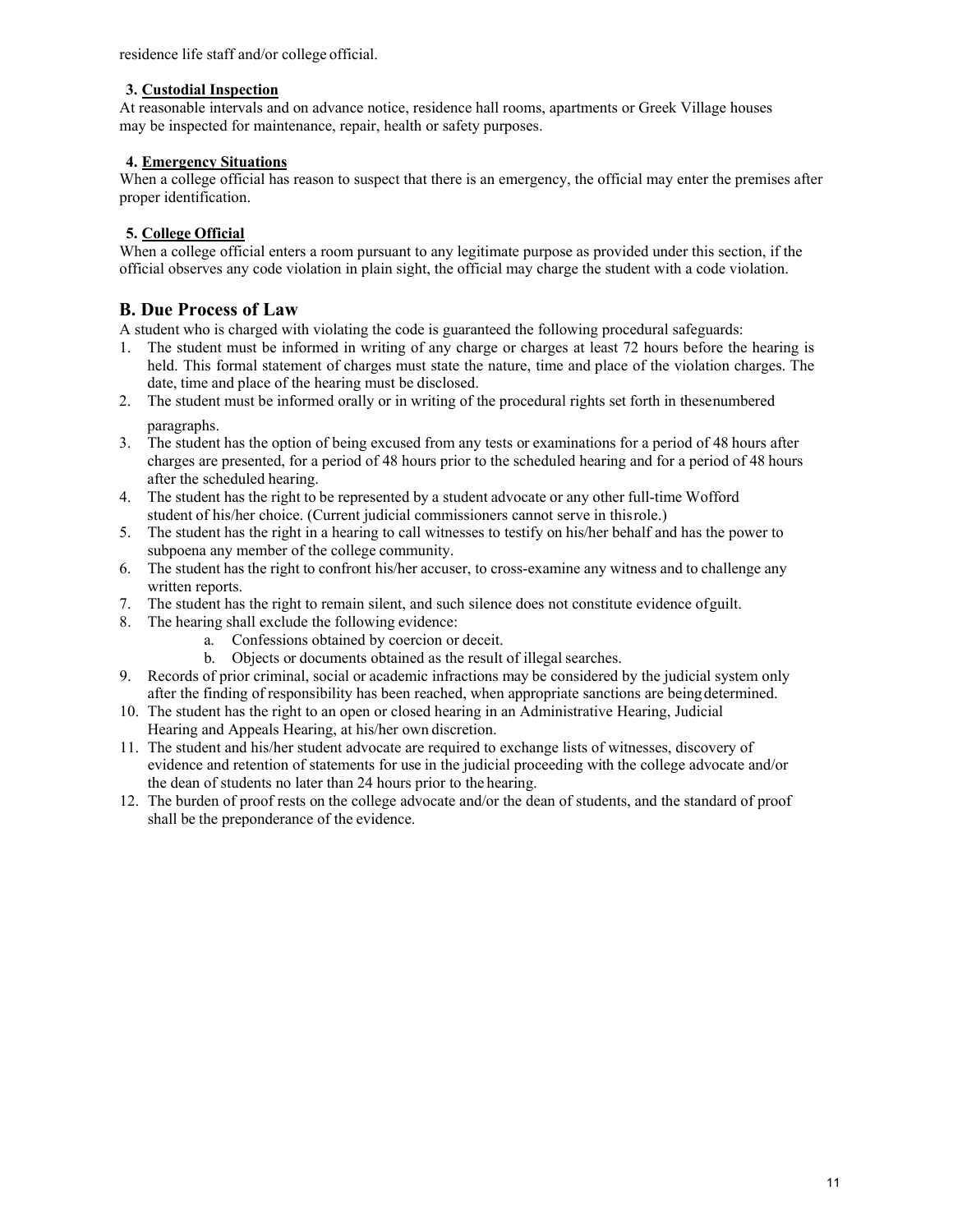# **VIII.The Judicial System**

# **Preamble**

The Wofford College judicial system is established as the forum whereby students and chartered organizations charged with violations of the Code of Student Rights and Responsibilities have alleged charges adjudicated. Members of the judicial system must be held above reproach, bestowing the utmost respect to the system they serve and the code they uphold. The protection of students' rights shall be ensured by the integrity of the process and the safeguards set forth in the code. The system shall seek to ascertain truth and rectify harms, so that Wofford College can provide a safe and free environment for students to pursue a liberal arts education.

# **A. Judicial Commission**

# **1. Purposes and Duties**

- To supervise all judicial processes and decide original jurisdiction in all violations of the student code.
- To serve as members, upon appointment, to a Judicial Hearing Board.<br>• To serve as members, upon appointment, to an Appeals Hearing Board.
- To serve as members, upon appointment, to an Appeals Hearing Board.
- The Judicial Commission chair shall be elected by the Judicial Commission from the six elected commissioners and five appointed commissioners at the first meeting of the commission. The chair shall be the non-voting director of the judicial system, except in the case of a tie in which he/she will cast a vote. The chair will work with the Dean of Students or her designee to confirm the appointment of commissioners to each hearing. He/she will chair Judicial Hearing Board and Appeals Hearing Boards and will be responsible for leading the meetingsof the Judicial Commission.
- To decide on the procedures to be followed in the appeals proceedings.
- To decide college interest concerning student violations of civil law or codes of other colleges or universities.
- To read statements of intent to appeal and to determine whether grounds are sufficient to warrant an appeal to the Appeals Hearing Board and to notify students via email of their decisions within 48 hours of the next weekly Judicial Commission's meeting, excluding student holidays orweekends.
- To meet every other week to dispose of all matters pending and for commissioners to receive hearing appointments.
- These meetings, as well as all non-administrative hearing boards, should fall on a set day of the week. The chair or adviser may call additional meetings as needed.

# **2. Composition**

- There shall be 11 members. Six members are elected as follows: three at large from the student body and one member each from the rising senior, junior and sophomore classes. Five members are appointed by the senior or the graduating members of the Judicial Commission and the outgoing officers of the Campus Union during the month of February, following an application and interview as follows: two at large from the student body and one member from each of the rising senior, junior and sophomore classes.
- The Judicial Commission chair shall be elected by the Judicial Commission from the five elected commissioners and four appointed commissioners at the first meeting of the commission. The chair shall be the non-voting director of the judicial system, except in the case of a tie in which he/she will cast a vote. He/she will be responsible for appointments of commissioners to each case, including ensuring that all commissioners serve on 30 percent of the Judicial Court and Appeals Court hearings. He/she also will sit on each case and will be responsible for leading the meetings of the Judicial Commission.
- The Judicial Commission, upon its first meeting following elections and appointments, shall choose the vice chair from among its members. The vice chair shall serve as chair in the absence of the chair.
- The Judicial Commission, upon its first meeting following elections and appointments, also shall choose a clerk from among its members.
- All candidates for the Judicial Commission must have not been found responsible for any violation of the Code of Student Rights and Responsibilities other than an alcohol education option or parking citations.
- The members of the Judicial Commission shall not be elected members of the Campus Union, nor shall they be appointed members of the Honor Council. In the event someone becomes a dual office holder, he/she will have one week to make a choice and resign from one of theoffices.

# **1. Removal**

- Grounds of removal of a commissioner shall be negligence of duties or malfeasance inoffice.
- Upon petition signed by three members of the Judicial Commission, the Appeals Hearing Board must consider the merit of such a petition of impeachment and rule thereon. The three petitioners and the impeached commissioner shall not sit on the Appeals Hearing Board during the hearing for removal. If the chair of the Judicial Commission is a petitioner of the impeached, the Appeals Hearing Board shall choose an acting chair. In these hearings and in any case in which more than four members of the commission are involved, the seats of the petitioners will be taken by the president of the Campus Union and the chair of the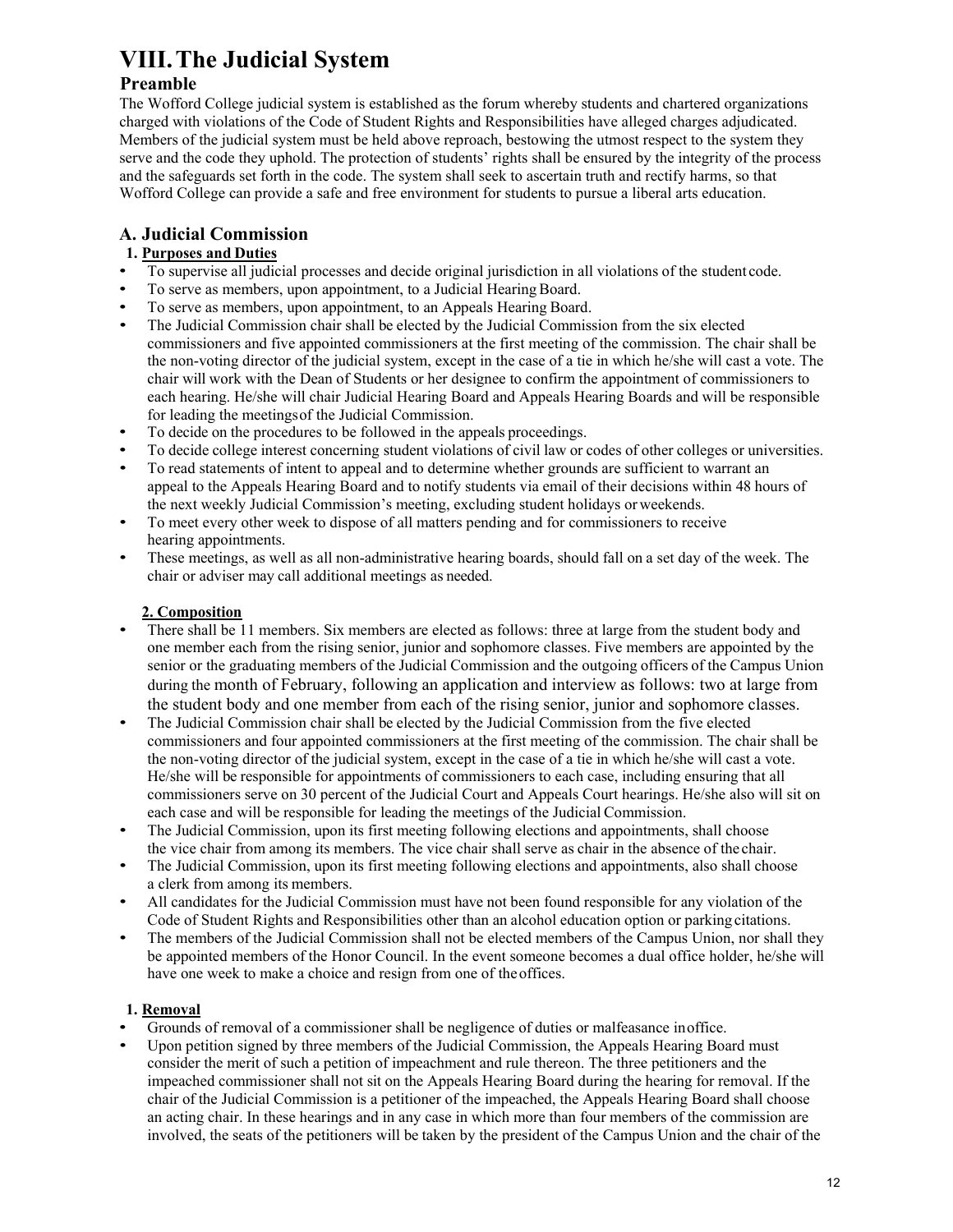Honor Council. The burden of proof shall rest on the petitioners. At least a two-thirds vote of the Appeals Hearing Board shall be required to remove the impeached commissioner.

• Upon removal of a commissioner, the Campus Union Assembly shall provide for an election in the case of an elected commissioner, or for an electoral board appointment in the case of an appointed commissioner, to fill the vacancy as set forth in its constitution and bylaws unless the vacancy occurs after fall semester midterm grades are posted.

# **B. Judicial Hearing Board**

# **1. Purposes and Duties**

- **•** To try all alleged violations of the Code of Student Rights and Responsibilities over which it has jurisdiction.
- **•** To have the power to subpoena any member of the Wofford College community for the purpose of gaining information in the exercise of its duty.
- **•** To have the power to hold any student in contempt who does not comply with a subpoena issued by the hearing board.
- **•** Students so convicted of contempt by a hearing board will be liable to the sanctions as outlined in Article VI of the Code of Student Rights and Responsibilities. Any student convicted of perjury before the Judicial Hearing Board will be subject to the sanctions of Article VI of the code.
- **•** To refer to the administration for further action any member of the faculty or staff who refuses to cooperate with the hearing board.
- **•** To report all decisions to all members of the Judicial Commission, the college advocate, the student advocates and the dean of students unless covered by federal regulations.

#### **2. Composition**

- All members of the Judicial Commission.<br>• One administrator and an alternate appain
- One administrator and an alternate appointed by the president of the college.
- Six faculty members elected by the faculty.
- Three voting commissioners, one faculty member, one administrator and the chair of the Judicial Commission shall be present to conduct a hearing.

#### **3. Hearing Procedures**

- Judicial Hearing Boards will follow Wofford College hearing board procedures.
- It is the responsibility of the accused student to contact any witnesses whom he/she desires to be at the hearing. The accused student has the right to petition the chair to subpoena any member of the Wofford community.
- All proceedings of the Judicial Hearing Board are audio taped.
- The chair presides and controls the hearing by making all rulings concerning practice and procedure during the hearing. The Judicial Hearing Board has the power to adopt certain rules for the hearings by majority. However, these rules may not be in conflict with the general rules of a hearing. The accused student must appear in person. He/she may either choose a student advocate or any full-time Wofford student to assist him/her. This individual will be able to assist the accused student in preparing for the hearing and understanding the judicial procedures.
- During the hearing, a request for a recess may be made at any time by the accused student or any member of the hearing board. If the chair grants the request, no proceedings shall continue for more than one hour without a recess unless both the accused student and the members of the hearing board agree upon the absence of a recess.
- The members of the hearing board will meet after the hearing is adjourned in closed session to determine whether the student is responsible and to determine sanctions (if appropriate). A majority is necessary for all rulings made by the hearing board.
- The standard of proof will be the preponderance of the evidence.

# **C. Administrative Hearing Board**

#### **1. Purpose**

- To try all alleged violations of the Code of Student Rights and Responsibilities over which it has jurisdiction.
- To serve as the hearing board of original jurisdiction for alleged violations of Wofford College's Beverage Alcohol and Drug Abuse Policy.
- To hear infractions of this code that occur during summer sessions, between terms or during the week of final exams when it is not feasible to wait for the convening of the normal hearing board.

#### **2. Composition**

• Fifteen members of the Wofford College administrative staff will be appointed by the president of the college in October.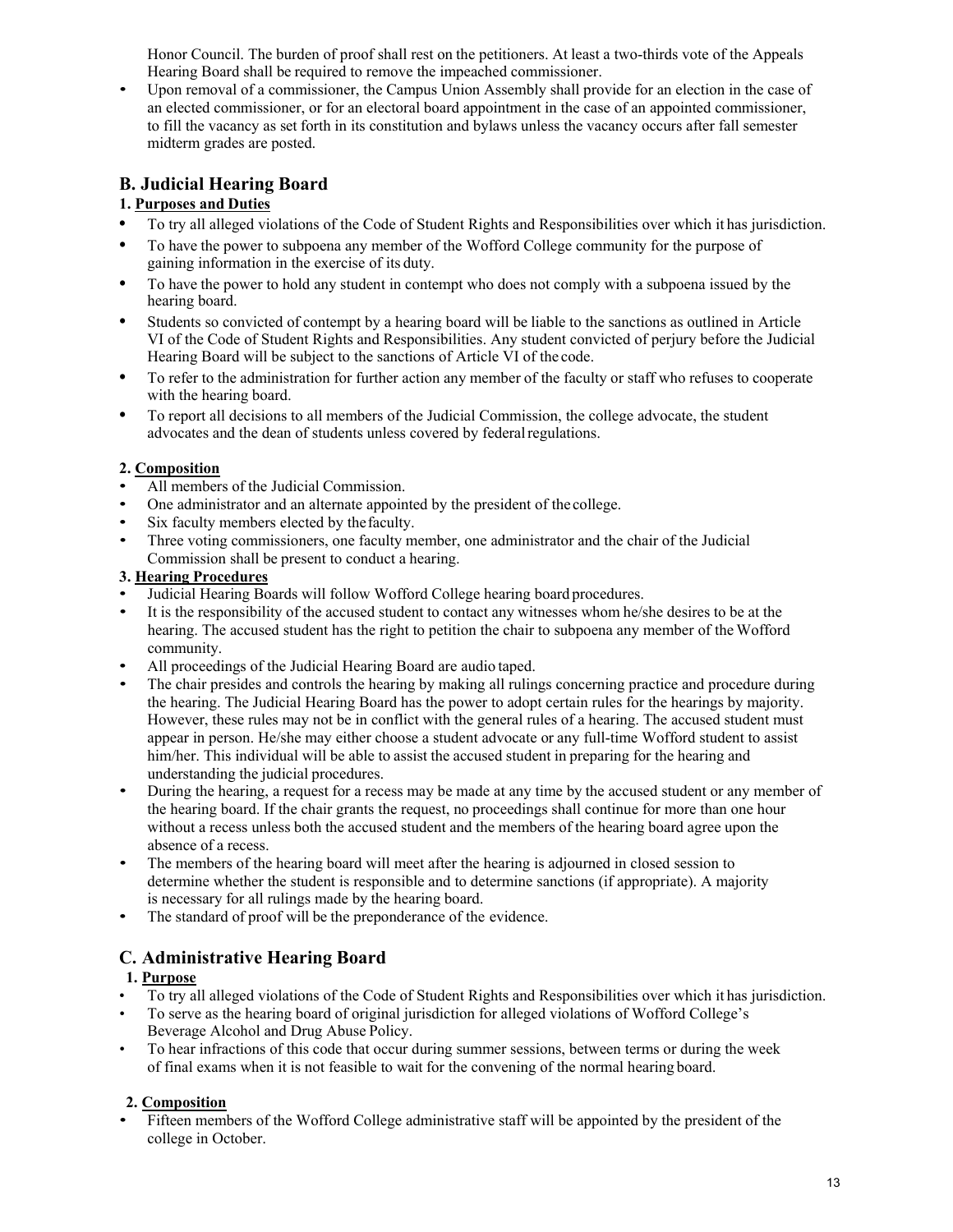- Members will serve a term of one year, with vacancies to be filled immediately by presidential appointment.
- Administrative hearing boards will be conducted with either one of the 15 administrative members and two student commissioners or two administrative members and three of the student commissioners.

# **D. Appeals Hearing Board**

### **1. Purposes and Duties**

- To serve as an Appeals Hearing Board for all non-academic violations.<br>• To have the nower to hold in contemnt any student who does not com-
- To have the power to hold in contempt any student who does not comply with a subpoena issued by the Appeals Hearing Board. Students so convicted of contempt by the Appeals Hearing Board will be liable to the sanctions as outlined in Article VI of the code.
- To have the power to subpoena any member of the Wofford College community for the purpose of gaining information in the exercise of its duty.
- Any student convicted of perjury before the Appeals Hearing Board will be subject to the sanctions of Article VI of the code.
- If any member of the faculty or staff refuses to cooperate with the Appeals Hearing Board, he/she will be referred to the administration for further action.
- To report all decisions consistent with applicable laws and regulations to all members of the Judicial Commission and the dean of students.

## **2. Composition**

- The entire Judicial Commission.
- One administrator and an alternate appointed by the president of the college.
- Six faculty members elected by the faculty.
- Three members of the Judicial Commission, two faculty members and the alternate administrator, and the chair of the Judicial Commission must be present to conduct a proceeding.

#### **3. Appeal Process**

- Any person found responsible may appeal the verdict or sanction by submitting a statement of such intent to the chair of the Judicial Commission and the dean of students within 24 hours after he/she has been notified of the verdict or sanction.
- Any member of the campus community has the right to appeal a sanction. Only the accused person has the right to appeal a finding of responsibility. The Judicial Commission must notify the student of its decision to accept or deny the request for an appeal hearing within 48 hours of the Judicial Commission's meeting via email or campus mail, excluding student holidays and/or weekends.
- A community member who wishes to make an appeal to the president of the college must submit a written request to the dean of students. The president will convene an administrative committee of the provost, the dean of students and the faculty chair of the Student Affairs Committee. This committee will make the final decision on the matter.

#### **4. Grounds for an Appeal**

- Procedural errors by the administration, which are very serious and prevented the student from receiving a fair hearing.
- Discrimination in the hearing on the basis of race, gender, age, religion, sexual orientation, handicap or national origin, which caused an unjust hearing.
- Lack of direct evidence to support the decision of a hearing board or the dean of students. In an academic dishonesty case, lack of evidence beyond a reasonable doubt mustexist.
- New material evidence of which the student was not aware at the time of the hearing and which is essential to the case.
- Inappropriate sanction, including an excessively severe sanction. The statement of such intent must include stated grounds for making an appeal. If the commission (excluding those members who heard the original case) findsthe grounds insufficient, it may refuse the appeal and must inform the appellant in writing.
- Due Process: Any student who has evidence that policies and procedures were not followed by a hearing board that is part of the judicial system may submit a written request to the Appeals Hearing Board to consider the verdict and/or the sanctions determined by that hearing board based on procedural safeguards in Article VII, Section B not being followed.

#### **5. Hearing Procedures**

When the Judicial Commission grants an appeal, the chair sets the date, time and place of the hearing. He/she informs the appellant, the members of the Appeals Hearing Board and the dean of students. Notice to the appellant is sent via campus email and the date of the hearing is at least 72 hours from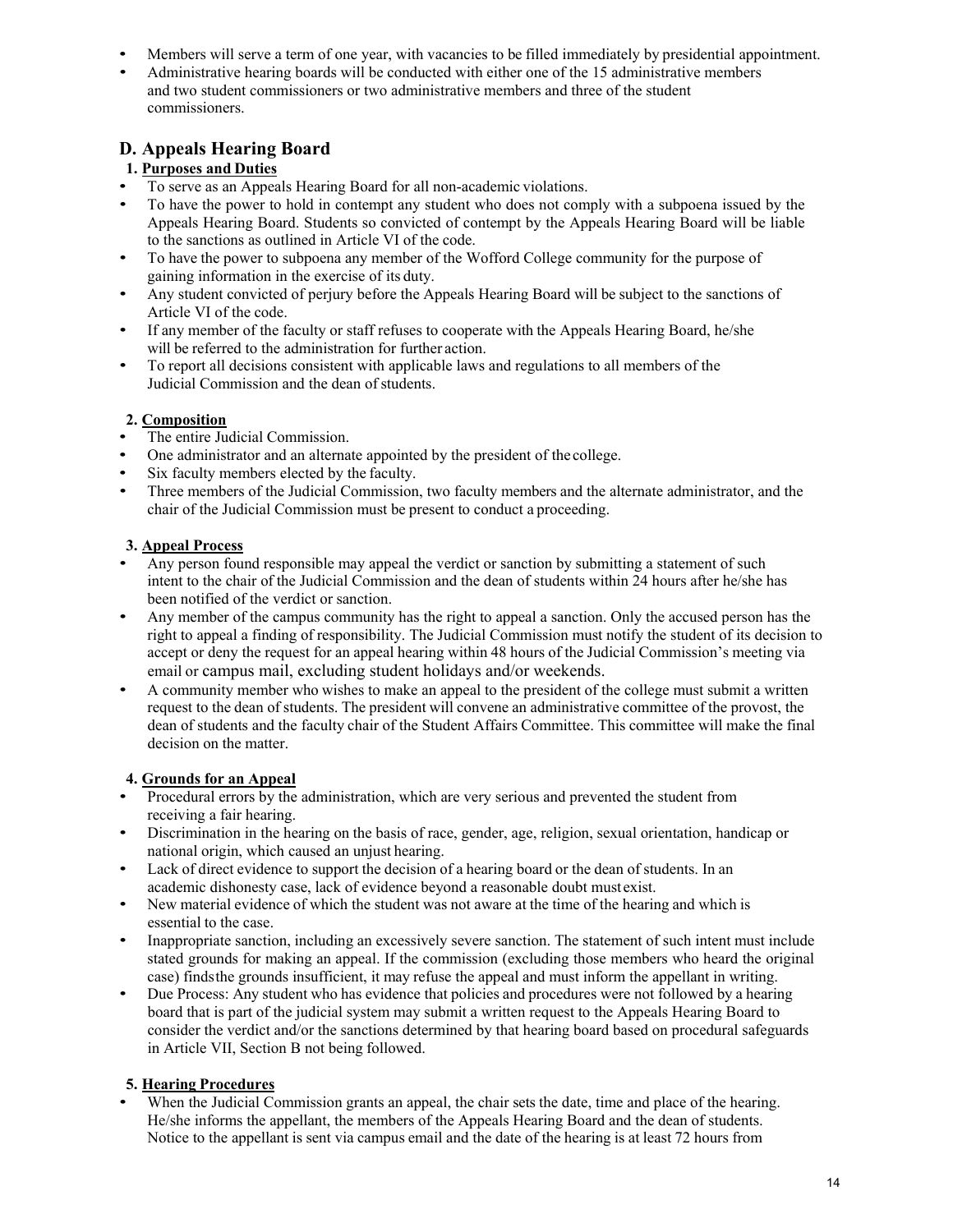the date of the letter.

- It is the responsibility of the appellant to contact any witnesses whom he/she desires to be at the hearing.
- All proceedings in the appeals hearing are audio taped.
- When the appellant is present, the chair of the Judicial Commission presides and controls the hearing by making all rulings concerning practice and procedure during the hearing. The Appeals Hearing Board has the power to adopt certain rules for the hearings by majority. However, these rules may not be in conflict with the general rules of the hearing.

If the appellant appears in person at the hearing or is represented by a student advocate, the hearing will proceed as outlined:

- 1. The appellant presents his/her case, which includes direct examination of the witnesses, crossexamination of the witnesses and redirect examination of witnesses.
- 2. The respondent presents the case, which includes direct examination of witnesses, cross-examination of witnesses and redirect examination of witnesses.
- 3. The appellant presents his/her rebuttal argument.
- 4. The respondent presents his/her redirect argument.
- 5. Questions are taken from the members of the hearing board only to the appellant andrespondent.
- 6. Adjournment of the hearing.
- 7. Deliberations of the hearing board.
- 8. The chair of the Appeals Hearing Board may notify the appellant orally at the conclusion of the hearing, or he/she may defer notice for two days. However, a written statement of responsibility and/or sanctions imposed must be given by college email to the appellant within threedays.

When the appellant is not present, the chair of the Judicial Commission presides and controls the hearing by making all rulings concerning practice and procedure during the hearing. The Appeals Hearing Board has the power to adopt certain rules for the hearings by majority. However, these rules may not be in conflict with the general rules of the hearing. If the appellant is not present or not represented by a student advocate, it must be confirmed that the appellant was duly notified of the hearing. If it is decided that notice was given, the hearing follows this procedure:

- 1. The respondent (dean of students or college advocate) reads the statement ofcharges.
- 2. The respondent presents witnesses and evidence to support theclaim.
- 3. The respondent makes a closing statement.
- 4. The hearing board is adjourned and the members of the Appeals Hearing Board determine whether there wasa violation of the code by the appellant. If so, they determine the appropriate sanctions.

5. The chair of the Appeals Hearing Board may notify the appellant orally at the conclusion ofthe hearing, or he/she may defer notice for two days. However, a written statement of sanctions imposed must be given by college email to the appellant within three days.

During an Appeals Hearing Board, a request for a recess may be made at any time by the appellant, respondent, student advocate or any member of the Appeals Hearing Board. The chair grants the request for this break, and no proceedings shall continue for more than one hour without a recess unless both the appellant and respondent agree upon the absence of a recess.

The members of the Appeals Hearing Board will meet after the hearing is adjourned in closed session to determine the student's responsibility and/or sanctions. For all rulings made in the appeals hearing, a majority is necessary.

# **E. First Instance Hearing Board**

#### **1. Purposes and Duties**

- Upon the request of any student accused of an infraction of the code, the dean of students, in consultation with the Judicial Commission, may accept jurisdiction in lieu of the Judicial Court, subject to appeal through the procedure outlined in Article VIII, Section D3.
- In such cases the dean of students will report all sanctions to the Judicial Commission.

# **F. Courts for Greek Letter Organizations**

- 1. The Greek Letter Organizations (GLO) Hearing Board exists for the purpose of trying violations of the Code of Student Rights and Responsibilities where one of their respective member organizations is being charged with such a violation that do not involve alcohol or other drugs.
- 2. The composition of the GLO Hearing Board shall be governed by the bylaws of theseorganizations.
- 3. The GLO Hearing Board shall have the power to subpoena members of the Wofford community when necessary to carry out their judicial processes.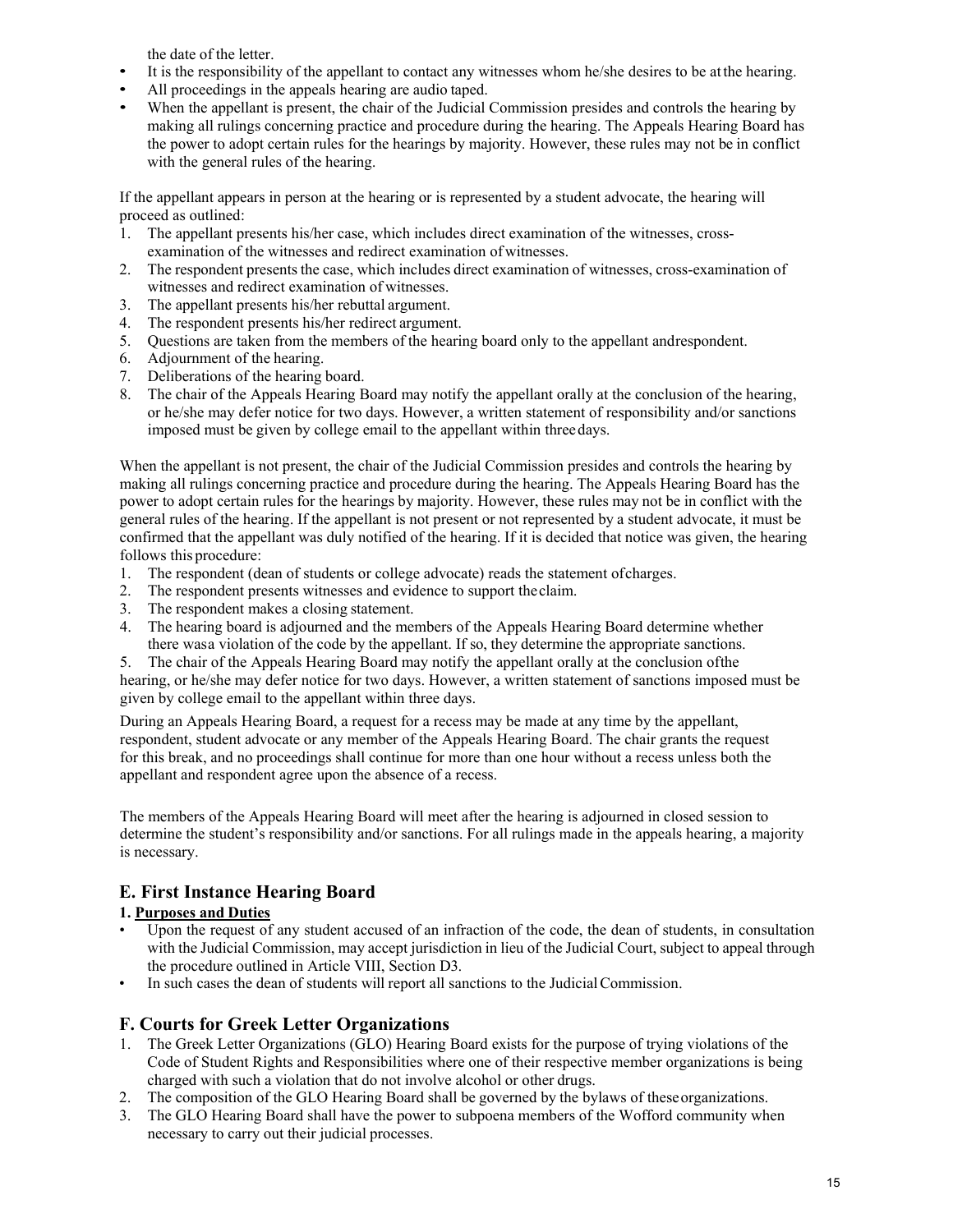- 4. Cases shall arise in the GLO Hearing Board with the consultation of the advisers to these Greek governing bodies as well as the assistant dean of students and/or the dean ofstudents.
- 5. The rulings of the GLO Hearing Board shall be reported to the chair of the Judicial Commission within 48 hours of reaching a finding.
- 6. Appeals of cases arising under the original jurisdiction of the GLO Hearing Board also shall be governed by the bylaws of these organizations.
- 7. The GLO Hearing Board shall have the authority to recommend charges against individual members of the organizations to the Judicial Commission, to be brought before the appropriate hearing board, so as not to exclude individuals from charges for which an organization of which they are a member also is being charged in the same incident.
- 8. In all cases arising, the GLO Hearing Board's original jurisdiction shall not be usurped by the other hearing boards within the Wofford College judicial system, so as not to either cause problems of jurisdiction or allow organizations to be held in double jeopardy.

# **G. The Office of the College Advocate and the Student Advocate 1. Selection**

The student advocate/college advocate shall be appointed by the Judicial Commission and shall be a full-time student at Wofford College. The Judicial Commission may appoint more than one student advocate/college advocate.

## **2. Purposes and Duties: Student Advocate/College Advocate**

- To notify students charged with violations of the Code of Student Rights and Responsibilities, acts of the assembly and other regulations of Wofford College as to the time of the hearing, the charges, the student's procedural rights and the procedures by which the hearing will be conducted.
- To attend to the procurement of the prosecution in the judicial proceedings of the Administrative Hearing Boards, the Judicial Hearing Boards and the Appeals Hearing Boards. In all cases of original jurisdiction, the college advocate normally shall be the prosecutor. If the college advocate cannot serve because of academic or personal commitments, the dean of students may serve in this capacity.
- To serve in an advisory capacity when called by the JudicialCommission.
- To present charges against students to the Judicial Commission for decision on original jurisdiction.<br>• To assist students requesting representation in the judicial proceedings of an Administrative Heari
- To assist students requesting representation in the judicial proceedings of an Administrative Hearing Board, the Judicial Hearing Board or the Appeals Hearing Board. If the student advocate cannot serve because of academic or personal commitments, the dean of students may serve in this capacity at the students'request.
- To protect the procedural rights of students charged with violations of the Code of Student Rights and Responsibilities.
- To serve as an adviser to the Judicial Commission when called.
- To attend meetings of the Judicial Commission when requested.
- To represent any students charged with violations at their request. Representation is not mandatory. Students reserve the right to request their own representative or to represent themselves.
- 1. The student advocates may not hold a position on the Honor Council or serve as a Judicial Commissioner.
- 2. The student advocates shall be trained in Judicial and Administrative Hearing Board procedures and must be familiar with the Code of Student Rights and Responsibilities.
- To serve as an adviser to the Judicial Commission when called.
- To attend meetings of the Judicial Commission when requested.
- To represent any students charged with violations at their request. Representation is not mandatory. Students reserve the right to request their own representative or to represent themselves.
- 3. The student advocates may not hold a position on the Honor Council or serve as a Judicial Commissioner.
- 4. The student advocates shall be trained in Judicial and Administrative Hearing Board procedures and must be familiar with the Code of Student Rights and Responsibilities.

# **H. Office of the Clerk of the Judicial Commission**

#### **1. Selection**

The clerk of the Judicial Commission shall be an elected member of the Judicial Commission.

#### **2. Purposes and Duties**

- To keep records of sanctions imposed by all hearing boards of Wofford College.
- To ensure that sanctions levied by the Judicial Commission, Judicial Hearing Boards, Administrative Hearing Boards or Appeals Hearing Boards are completed in the specified amount oftime.
- To report failures to complete sanctions levied against individuals to the chair of the Judicial Commission or the dean of students.